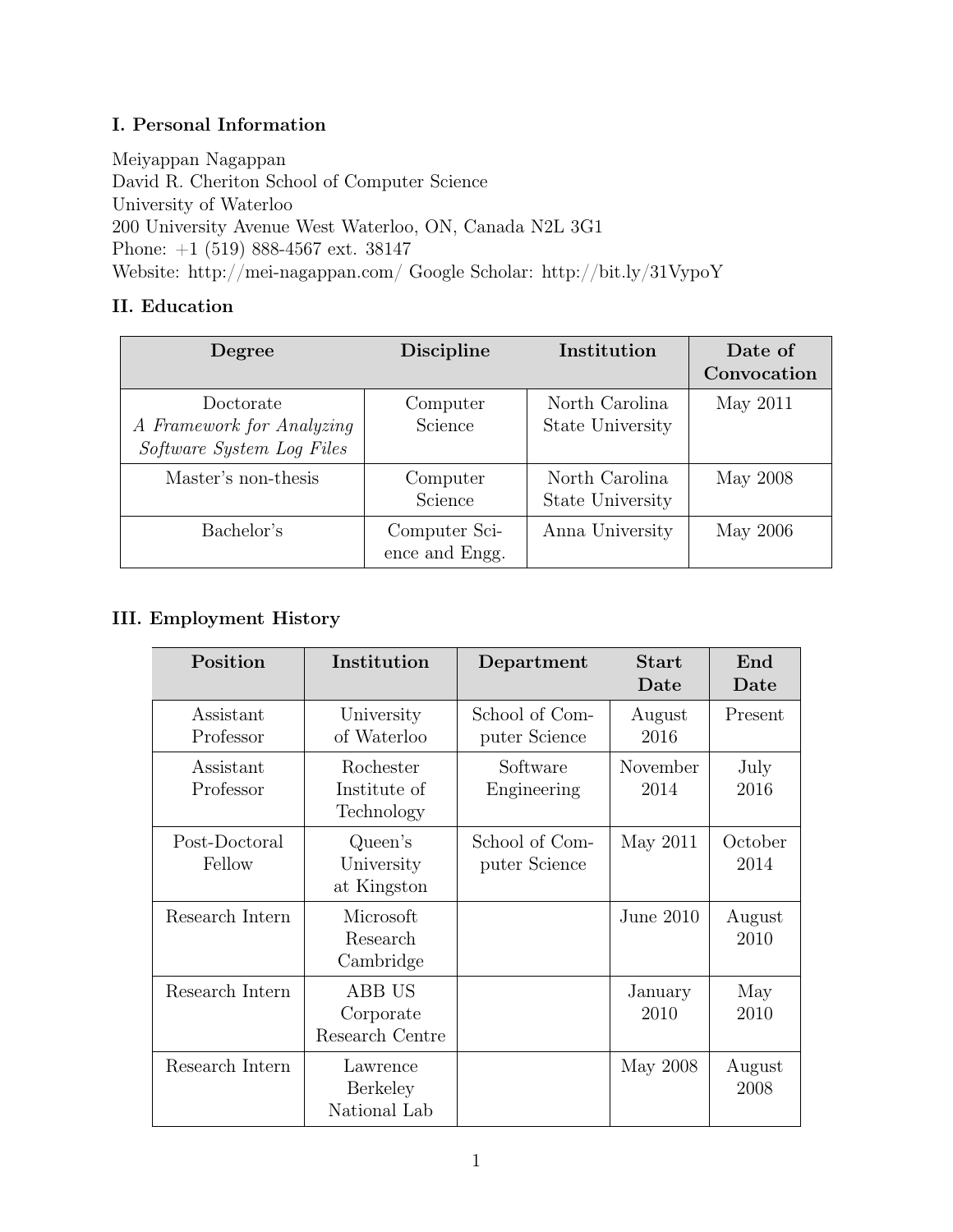## IV. Recognitions

- Early Career Achievement Award at the 15<sup>th</sup> International Conference on Mining Software Repositories (MSR) (May 2018). MSR is the community in which empirical software engineering researchers publish. It now attracts approximately 150-200 researchers annually from Academia and Industry. This award recognizes outstanding junior researchers who provided outstanding contributions in the area of mining software repositories. The award recognizes research outputs produced by candidates during the early stages of their career.
- ACM Distinguished Paper and Best Paper Award 12th Working Conference on Mining Software Repositories for the paper titled "Do Bugs Foreshadow Vulnerabilities? A Study of the Chromium Project" (May 2015). Best paper among 32 published papers (106 submissions that year).
- Best Paper Award 9th Working Conference on Mining Software Repositories for the paper titled "Think Locally, Act Globally: Improving Defect and Effort Prediction Models" (June 2012). Best paper among 18 published papers (64 submissions that year).

## V. Publications and Citations

In the software engineering research community, new research is published in both conferences and journals. Typically, the choice is made depending on the length of the article. Conference publications are still limited to 10 pages, while most journals allow for longer papers. Both conferences and journals are considered equally prestigious. The ∗ next to a name in the publications below indicates student that I have directly mentored/supervised/co-supervised. In other papers, I still work directly with the student, but I am calling out the papers of students who I have trained throughout their graduate studies.

## Summary

| Publication<br><b>Type</b> | $Num-$<br>her of<br>citations<br>(Google)<br>Scholar) | Number<br>of pub-<br>lications |
|----------------------------|-------------------------------------------------------|--------------------------------|
| Conferences                | 1,192                                                 | 33                             |
| Journals.                  | 807                                                   | 22                             |
| Workshops                  | 30                                                    | 9                              |
| <b>TOTAL</b>               | 2,029                                                 | 64                             |
| $h$ -index = 27            |                                                       |                                |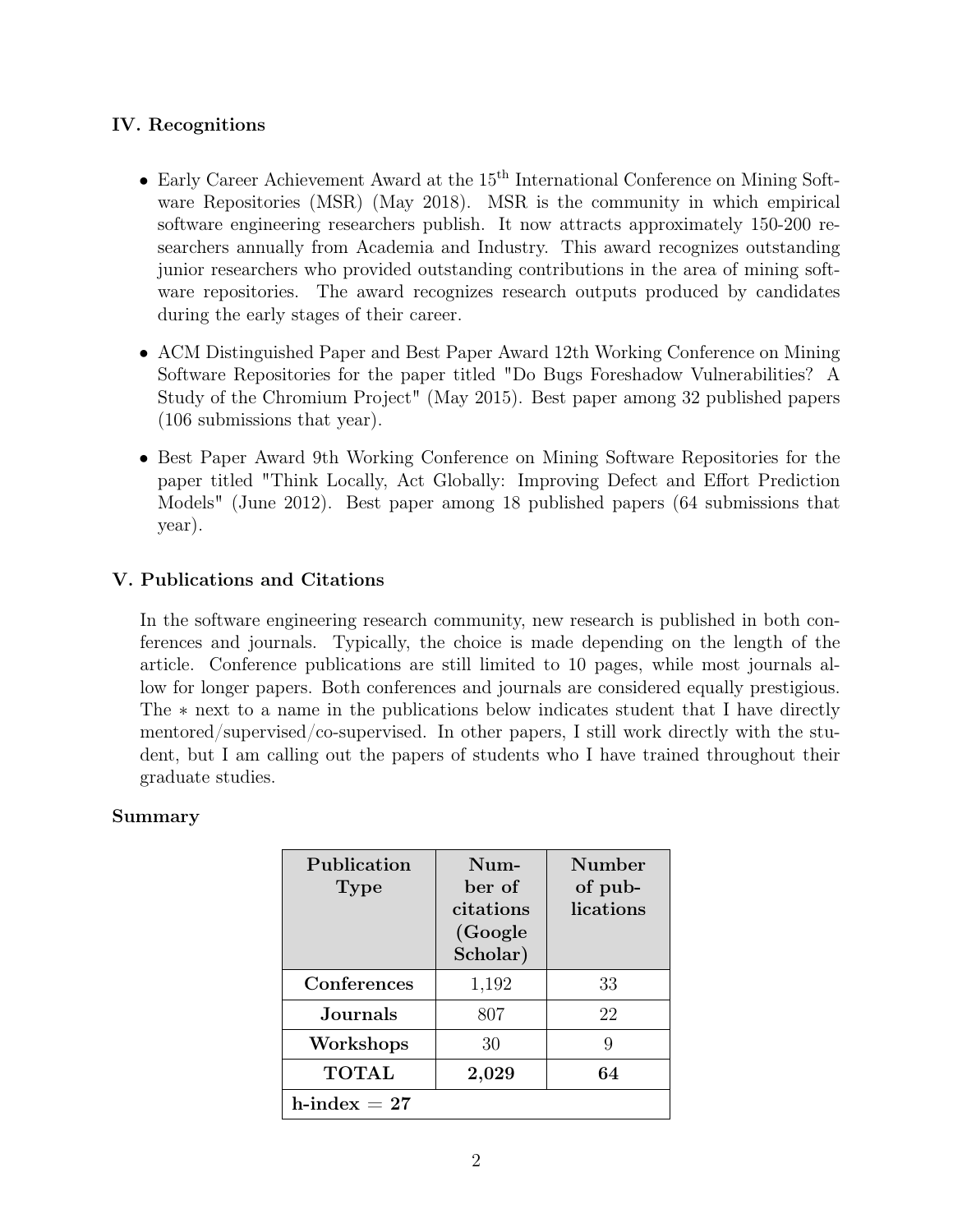### Under Review

- 4. Angshuman Ghosh\* ,Meiyappan Nagappan, Gordon Cormack, Maura Grossman. (2019). Discovering Play Store Reviews Related to Specific Android App Issues. Submitted to IEEE Transactions on Software Engineering (Impact Factor – 3.331).
- 3. Rahul Iyer\* , Alex Yun, Meiyappan Nagappan, Jesse Hoey. (2019). Effects of Personality Traits in Pull Request Acceptance. Submitted to IEEE Transactions on Software Engineering *(Impact Factor –* 3.331).
- 2. Bushra Aloraini\* , Meiyappan Nagappan, Daniel M German, Shinpei Hayashi, Yoshiki Higo. (2019). An Empirical Study of Security Warnings from Static Application Security Testing Tools. Submitted to Journal of Systems and Software (Impact Factor  $-2.559$ ).
- 1. Yoshiki Higo, Shinpei Hayashi, Hideaki Hata, Meiyappan Nagappan. (2018). Ammonia: An Approach for Deriving Project Specific Bug Patterns. Major Revision requested at Empirical Software Engineering (Impact Factor – 2.933).

### Journals

- 22. Jesse Hoey, Tobias Schröder, Jonathan Morgan, Kimberly B Rogers, Deepak Rishi, Meiyappan Nagappan. (2018). Artificial Intelligence and Social Simulation: Studying Group Dynamics on a Massive Scale. Small Group Research. 49(6): 647–683.
- 21. Harold Valdivia-Garcia\* , Emad Shihab, Meiyappan Nagappan. (2018). Characterizing and Predicting Blocking Bugs in Open Source Projects. Journal of Systems and Software (Impact Factor – 2.559). 143: 44 – 58.
- 20. Nuthan Munaiah, Steven Kroh, Craig Cabrey\* , Meiyappan Nagappan. (2017). Curating GitHub for Engineered Software Projects. Empirical Software Engineering (Impact  $Factor - 2.933$ . 22(6): 3219-3253.
- 19. Nuthan Munaiah, Felivel Camilo, Wesley Wigham, Andrew Meneely, Meiyappan Nagappan. (2017). Do Bugs Foreshadow Vulnerabilities?: An In-depth Study of the Chromium Project. Empirical Software Engineering (*Impact Factor –* 2.933). 22(3): 1305–1347.
- 18. Ashok Sekar, Roger B Chen, Adrian Cruzat\* , Meiyappan Nagappan . (2017). Digital Narratives of Place: Learning About Neighborhood Sense of Place and Travel Through Online Responses. Transportation Research Record: Journal of the Transportation Research Board. 2666: 10-18.
- 17. Tse-Hsun Chen\* , Stephen W Thomas, Hadi Hemmati, Meiyappan Nagappan, Ahmed E Hassan. (2017). An Empirical Study on the Effect of Testing on Code Quality Using Topic Models: A Case Study on Software Development Systems. IEEE Transactions on Reliability (*Impact Factor –* 2.729).  $66(3)$ :  $806 - 824$ .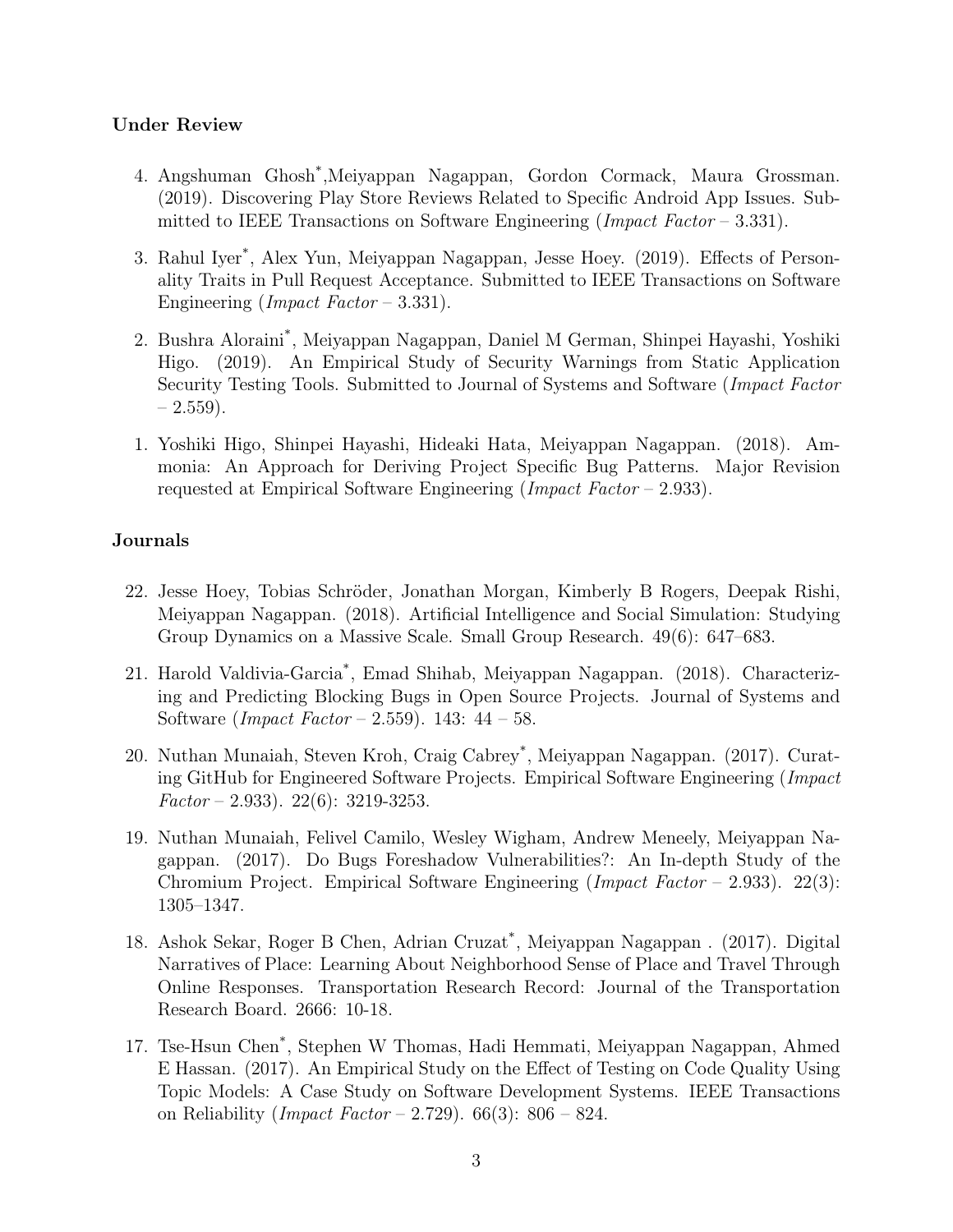- 16. Tse-Hsun Chen\* , Weiyi Shang, Meiyappan Nagappan, Ahmed E Hassan, Stephen W. Thomas. (2016). Topic-based Software Defect Explanation. Journal of System and Software (Impact Factor – 2.559). 129: 79-106.
- 15. Shane McIntosh, Bram Adams, Meiyappan Nagappan, Ahmed E. Hassan. (2016). Identifying and Understanding Header File Hotspots in C/C++ Build Processes. Automated Software Engineering (*Impact Factor –* 2.200). 23(4): 619-647.
- 14. Israel J. Mojica Ruiz\* , Meiyappan Nagappan, Bram Adams, Thorsten Berger, Steffen Dienst, Ahmed E. Hassan. (2016). An Examination of the Current Rating System used in Mobile App Stores. IEEE Software (Impact Factor – 2.879). 33(6): 86-92.
- 13. Israel J. Mojica Ruiz\* , Meiyappan Nagappan, Bram Adams, Thorsten Berger, Steffen Dienst, Ahmed E. Hassan. (2016). Analyzing Ad Library Updates in Android Apps. IEEE Software (Impact Factor – 2.879). 33(02): 74-80.
- 12. Felienne Hermans, Janet Siegmund, Thomas Fritz, Gabriele Bavota, Meiyappan Nagappan, Abram Hindle, Yasutaka Kamei, Ali Mesbah, Bram Adams. (2016). Leaders of Tomorrow on the Future of Software Engineering: A Roundtable. IEEE Software (Impact  $Factor - 2.879$ . 33(02): 99-104.
- 11. Hammad Khalid\* , Meiyappan Nagappan, Ahmed E. Hassan. (2016). Examining the Relationship between FindBugs Warnings and App Ratings. IEEE Software (Impact  $Factor - 2.879$ . 33(04): 34-39.
- 10. Mark D. Syer\* , Meiyappan Nagappan, Bram Adams, Ahmed E. Hassan. (2015). Studying the Relationship Between Source Code Quality and Mobile Platform Dependence. Software Quality Journal (*Impact Factor* – 2.141). 23(3):  $485 - 508$ .
- 9. Mark D. Syer, Meiyappan Nagappan, Bram Adams, Ahmed E. Hassan. (2015). Replicating and Re-Evaluating the Theory of Relative Defect-Proneness. IEEE Transactions on Software Engineering (*Impact Factor* – 3.331).  $41(02)$ : 176 - 197.
- 8. Weiyi Shang, Meiyappan Nagappan, Ahmed E. Hassan. (2015). Studying the Relationship Between Logging Characteristics and the Code Quality of Platform Software. Empirical Software Engineering (*Impact Factor –* 2.933). 20(1): 1-27.
- 7. Hadi Hemmati, Meiyappan Nagappan, Ahmed E. Hassan. (2015). Investigating the Effect of "Defect Co-fix" on Quality Assurance Resource Allocation: A search-based Approach. Journal of Systems and Software (Impact Factor – 2.559). 103: 412-422.
- 6. Nicolas Bettenburg, Meiyappan Nagappan, Ahmed E. Hassan. (2015). Towards Improving Statistical Modeling of Software Engineering Data: Think Locally, Act Globally!. Empirical Software Engineering (*Impact Factor* – 2.933). 20(2): 294-335.
- 5. Shane McIntosh, Meiyappan Nagappan, Bram Adams, Audris Mockus, Ahmed E. Hassan. (2015). A Large-Scale Empirical Study of the Relationship between Build Technology and Build Maintenance. Empirical Software Engineering (Impact Factor – 2.933). 20(6): 1587-1633.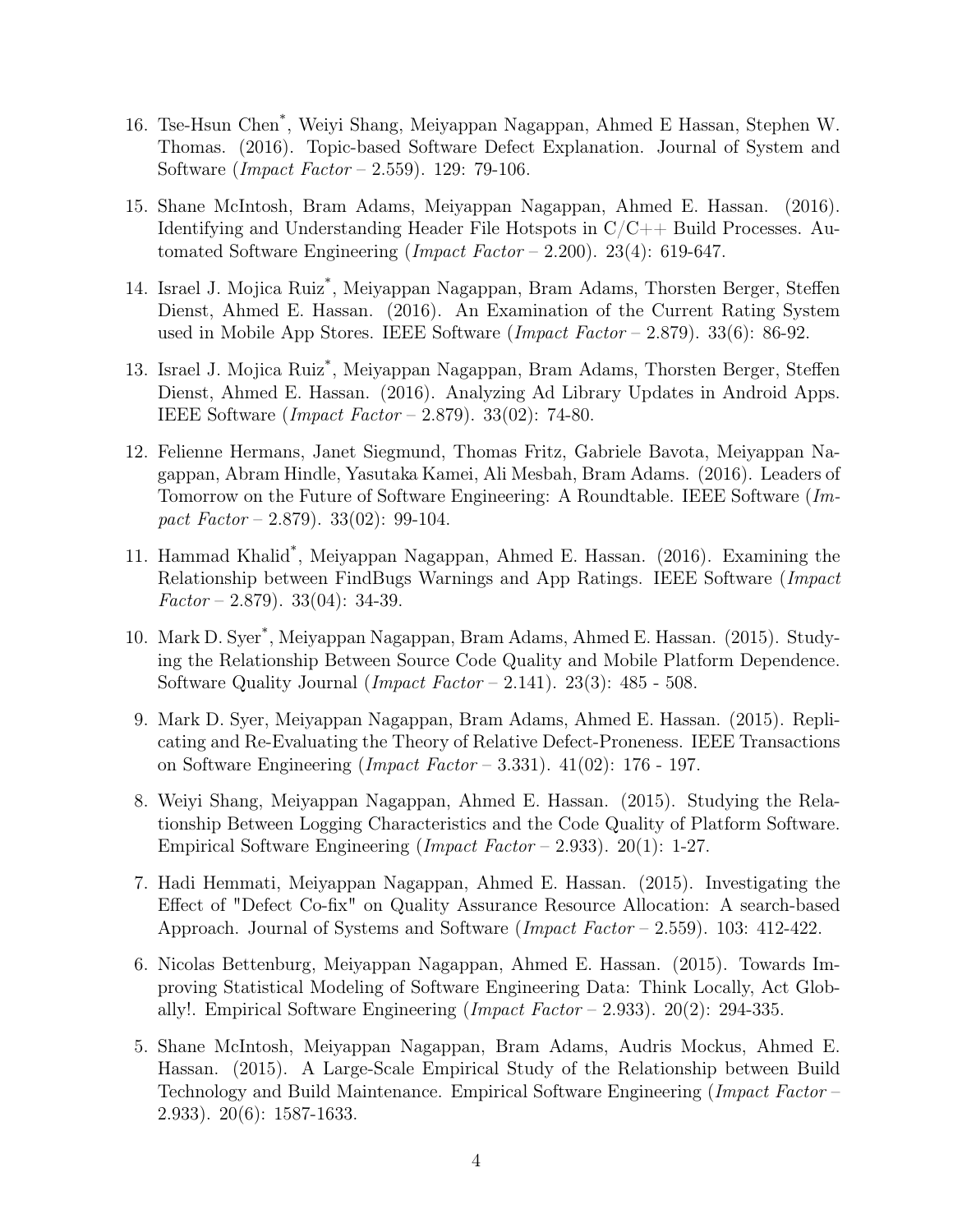- 4. Hammad Khalid\* , Emad Shihab, Meiyappan Nagappan, Ahmed E. Hassan. (2015). What Do Mobile App Users Complain About?. IEEE Software (*Impact Factor* – 2.879). 32(03): 70 - 77.
- 3. Israel J. Mojica Ruiz\* , Bram Adams, Meiyappan Nagappan, Steffen Dienst, Thorsten Berger, Ahmed E. Hassan. (2014). A Large-Scale Empirical Study on Software Reuse in Mobile Apps. IEEE Software (Impact Factor – 2.879). 31(02): 78 - 86.
- 2. Israel J. Mojica Ruiz\* , Meiyappan Nagappan, Bram Adams, Thorsten Berger, Steffen Dienst, Ahmed E. Hassan. (2014). Impact of Ad Libraries on Ratings of Android Mobile Apps. IEEE Software  $(Impect Factor - 2.879)$ . 31(06): 86 - 92.
- 1. Stephen W. Thomas, Meiyappan Nagappan, Dorothea Blostein, Ahmed E. Hassan. (2013). The Impact of Classifier Configuration and Classifier Combination on Bug Localization. IEEE Transactions on Software Engineering ( $Impect Factor - 3.331$ ). 39(10): 1427 - 1443.

## Book chapters

- 2. Meiyappan Nagappan, Emad Shihab. (2016). Mobile App Store Analytics. Tim Menzies and Laurie Williams and Thomas Zimmermann. Perspectives on Data Science for Software Engineering. : 47 - 49. In Press, Elsevier
- 1. Harold Valdivia-Garcia\* , Meiyappan Nagappan. (2016). Diversity in Software Engineering Research. Tim Menzies and Laurie Williams and Thomas Zimmermann. Perspectives on Data Science for Software Engineering. : 297 - 300. In Press, Elsevier

## Conference proceedings<sup>1</sup>

- 33. Brandon Carlson, Kevin Leach, Darko Marinov, Meiyappan Nagappan, Atul Prakash. (2019). Open Source Vulnerability Notification. Open Source Systems (OSS). IFIP Advances in Information and Communication Technology, vol 556. (12-23)
- 32. Wajdi Aljedaani, Meiyappan Nagappan, Bram Adams, Michael Godfrey. (2019). A Comparison of Bugs across the iOS and Android Platforms of Two Open Source Cross Platform Browser Apps. 6th International Conference on Mobile Software Engineering and Systems (MobileSoft), Montreal, Canada (76-86)
- 31. Pavneet Singh Kochhar, Stanislaw Swierc, Trevor Carnahan, Hitesh Sajnani, Meiyappan Nagappan. (2018). Understanding the Role of Reporting in Work Item Tracking Systems for Software Development: An Industrial Case Study. Industry track of the 34th International Conference on Software Maintenance and Evolution (ICSME), Madrid, Spain (605-614)

<sup>1</sup>Page numbers are in brackets at the end of each entry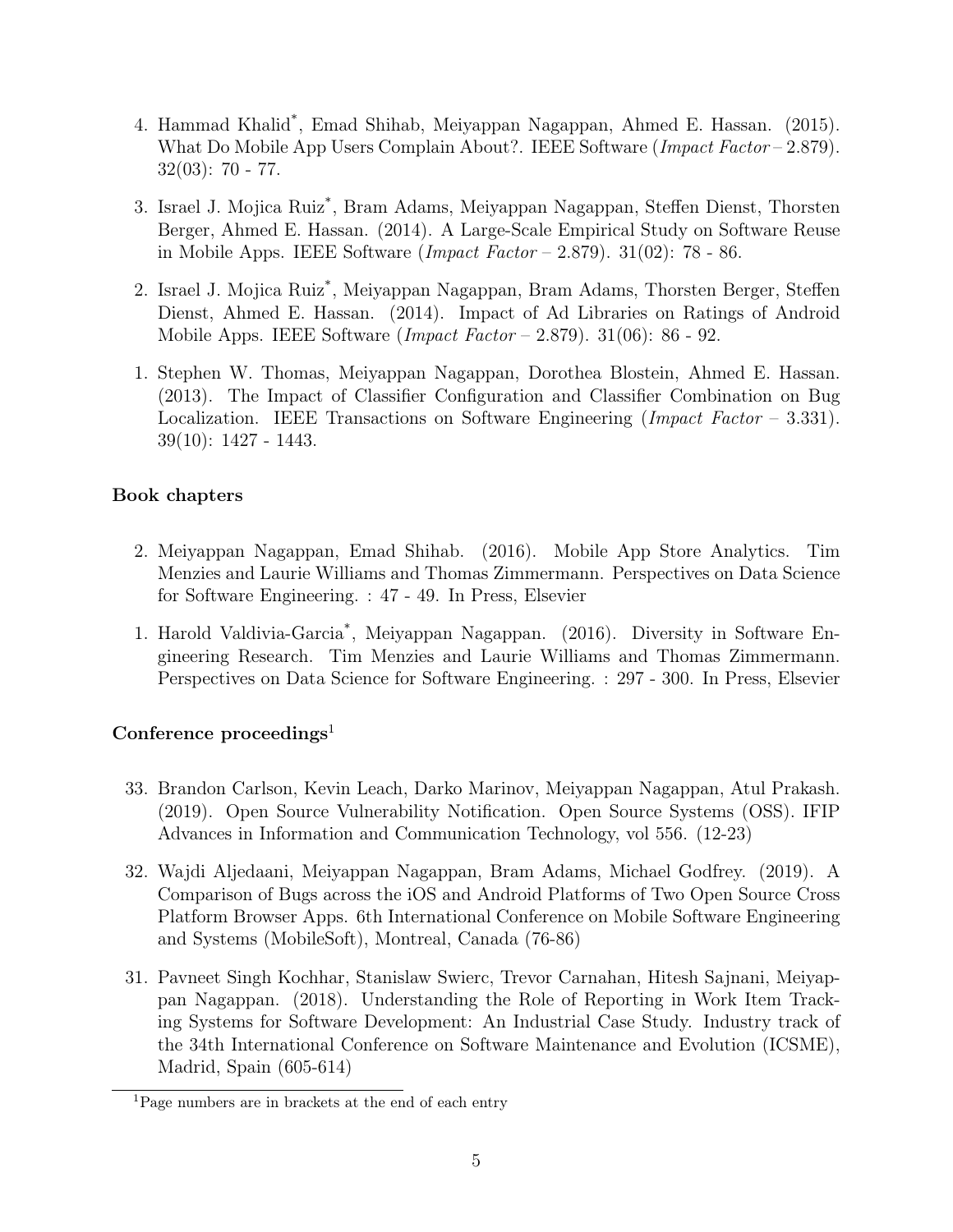- 30. Inayat Rehman, Mehdi Mirakhorli, Meiyappan Nagappan, Azad Aralbay, Matthew Thornton. (2018). Roles and Impacts of Hands-on Software Architects in Five Industrial Case Studies. 40th International Conference on Software Engineering (ICSE), Gothenburg, Sweden (117-127)
- 29. Harold Valdivia-Garcia\* , Meiyappan Nagappan. (2017). The Characteristics of False-Negatives in File-level Fault Prediction. 13th International Conference on Predictive Models and Data Analytics in Software Engineering, Toronto, Canada (73 – 82)
- 28. Bushra Aloraini\* , Meiyappan Nagappan. (2017). Evaluating State-of-the-Art Free and Open Source Static Analysis Tools Against Buffer Errors in Android Apps. 33rd IEEE International Conference on Software Maintenance and Evolution (ICSME), Shanghai, China (296-306)
- 27. Danielle Gonzalez, Joanna C. S. Santos, Andrew Popovich, Mehdi Mirakhorli, Meiyappan Nagappan. (2017). A Large-Scale Study on the Usage of Testing Patterns That Address Maintainability Attributes: Patterns for Ease of Modification, Diagnoses, and Comprehension. 14th International Conference on Mining Software Repositories (MSR), Buenos Aires, Argentina (391 – 401)
- 26. Kazuhiro Yamashita, Changyun Huang, Meiyappan Nagappan, Yasutaka Kamei, Audris Mockus, Ahmed E Hassan, Naoyasu Ubayashi. (2016). Thresholds for Size and Complexity Metrics: A Case Study from the Perspective of Defect Density. IEEE International Conference on Software Quality, Reliability and Security (QRS), Vienna,Austria (191 - 201)
- 25. Michael Washburn Jr.\* , Pavithra Sathiyanarayanan, Meiyappan Nagappan, Thomas Zimmermann, Christian Bird. (2016). What went Right and What went Wrong: An Analysis of 155 Postmortems from Game Development. 38th International Conference on Software Engineering (ICSE) Software Engineering in Practice (SEIP) track, Austin, United States (280 - 289)
- 24. Meiyappan Nagappan, Emad Shihab. (2016). Future Trends in Software Engineering Research for Mobile Apps. 23rd International Conference on Software Analysis, Evolution, and Reengineering (SANER), Osaka, Japan (21 - 32)
- 23. Yuan Tian, Meiyappan Nagappan, David Lo, Ahmed E. Hassan. (2015). What are the Characteristics of High-rated Apps? A Case Study on Free Android Applications. 31st IEEE International Conference on Software Maintenance and Evolution (ICSME), Bremen, Germany (301 - 310)
- 22. Meiyappan Nagappan, Romain Robbes, Yasutaka Kamei, Éric Tanter, Shane McIntosh, Audris Mockus, Ahmed E. Hassan. (2015). An Empirical Study of Goto in C Code from GitHub Repositories. 10th Joint Meeting of the European Software Engineering Conference and the ACM SIGSOFT Symposium on the Foundations of Software Engineering (ESEC/FSE), Bergamo, Italy (404-414)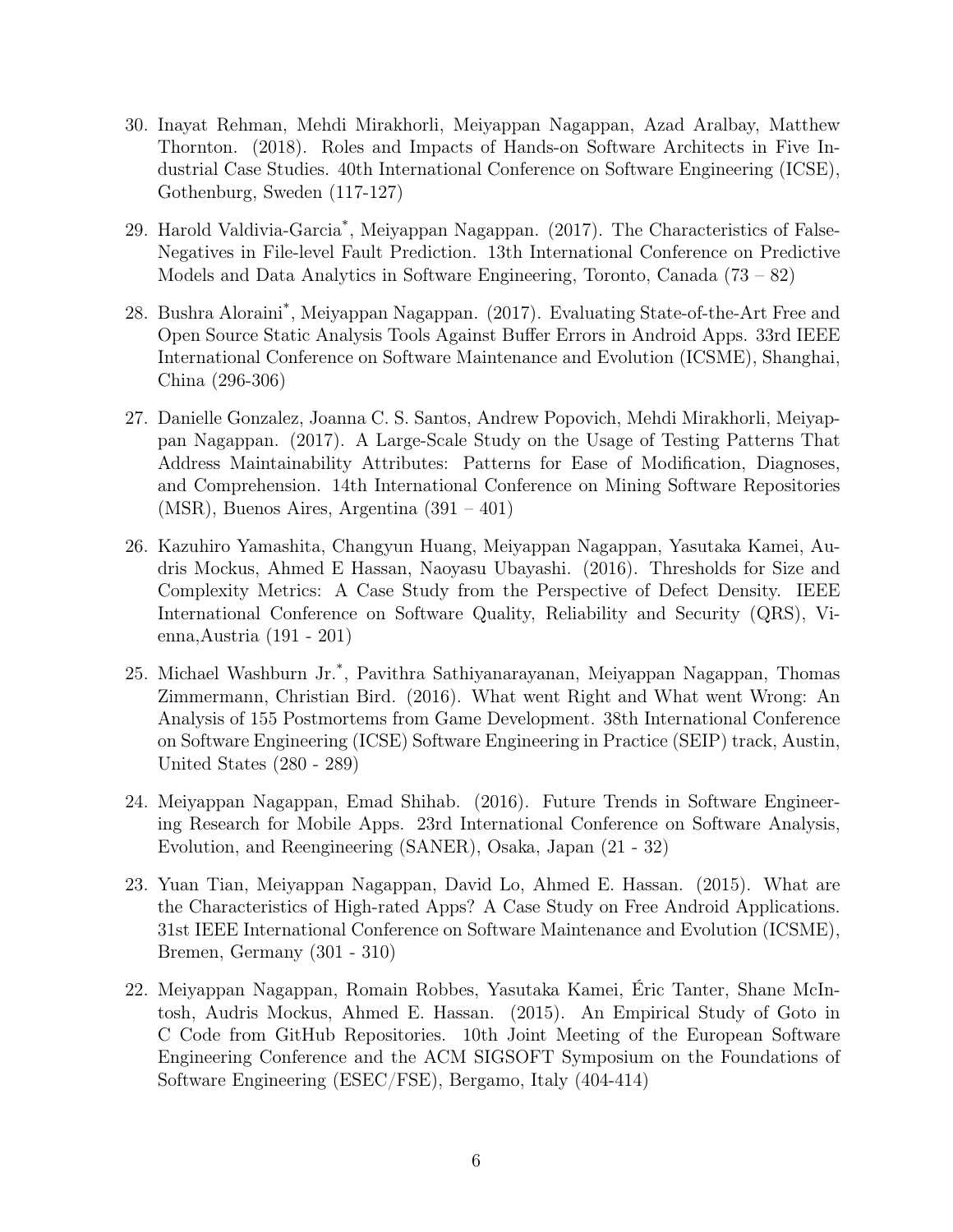- 21. Felivel Camilo, Andrew Meneely, Meiyappan Nagappan. (2015). Do Bugs Foreshadow Vulnerabilities? A Study of the Chromium Project. 12th Working Conference on Mining Software Repositories (MSR), Florence, Italy (269 - 279) (Distinguished Paper and Best Paper Award)
- 20. Baishakhi Ray, Meiyappan Nagappan, Christian Bird, Nachiappan Nagappan, Thomas Zimmermann. (2015). The Uniqueness of Changes: Characteristics and Applications. 12th Working Conference on Mining Software Repositories (MSR), Florence, Italy (34- 44)
- 19. Jiaping Gui\* , Stuart McIlroy, Meiyappan Nagappan, William G. J. Halfond. (2015). Truth in Advertising: The Hidden Cost of Mobile Ads for Software Developers. 37th International Conference on Software Engineering (ICSE), Florence, Italy (100 - 110)
- 18. Hammad Khalid\* , Meiyappan Nagappan, Emad Shihab, Ahmed E. Hassan. (2014). Prioritizing the Devices to Test your App on: A Case Study of Android Game Apps. 22nd ACM SIGSOFT International Symposium on Foundations of Software Engineering (FSE), Hong Kong (610 - 620)
- 17. Weiyi Shang, Meiyappan Nagappan, Ahmed E. Hassan, Zhen Ming Jiang. (2014). Understanding Log Lines Using Development Knowledge. 30th IEEE International Conference on Software Maintenance and Evolution (ICSME), Victoria, Canada (21 - 30)
- 16. Shane McIntosh, Bram Adams, Meiyappan Nagappan, Ahmed E. Hassan. (2014). Mining Co-change Information to Understand When Build Changes Are Necessary. 30th IEEE International Conference on Software Maintenance and Evolution (ICSME), Victoria, Canada (241 - 250)
- 15. Tse-Hsun Chen\* , Meiyappan Nagappan, Emad Shihab, Ahmed E. Hassan. (2014). An Empirical Study of Dormant Bugs. 11th Working Conference on Mining Software Repositories (MSR), Hyderabad, India (82 - 91)
- 14. Thanh H. D. Nguyen, Meiyappan Nagappan, Ahmed E. Hassan, Mohamed N. Nasser, Parminder Flora. (2014). An Industrial Case Study of Automatically Identifying Performance Regression Causes. 11th Working Conference on Mining Software Repositories (MSR), Hyderabad, India (232 - 241)
- 13. Mark D. Syer, Zhen Ming Jiang, Meiyappan Nagappan, Ahmed E. Hassan, Mohamed N. Nasser, Parminder Flora. (2014). Continuous Validation of Load Test Suites. 5th ACM/SPEC International Conference on Performance Engineering (ICPE), Dublin, Ireland
- 12. Mark D. Syer\* , Meiyappan Nagappan, Ahmed E. Hassan, Bram Adams. (2013). Revisiting Prior Empirical Findings for Mobile Apps: An Empirical Case Study on the 15 Most Popular Open-Source Android Apps. 23rd Annual International Conference on Computer Science and Software Engineering (CASCON), Markham, Canada (283 - 297)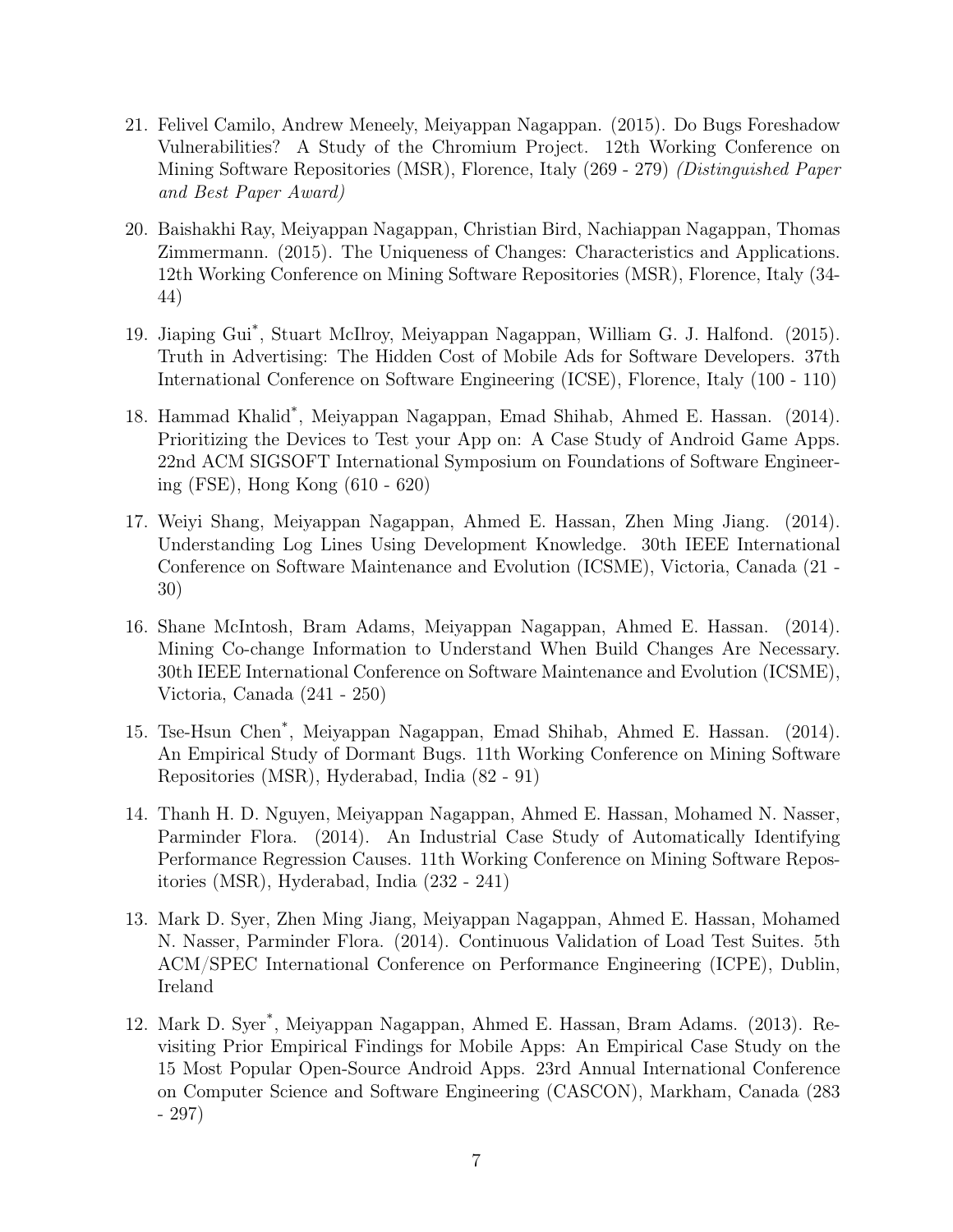- 11. Lucas Layman, Madeline Diep, Meiyappan Nagappan, Janice Singer, Robert DeLine, Gina Venolia. (2013). Debugging Revisited: Toward Understanding the Debugging Needs of Contemporary Software Developers. 7th International Symposium on Empirical Software Engineering and Measurement (ESEM) - Industry track, Baltimore, USA (383 - 392)
- 10. Seyyed Ehsan Salamati Taba, Foutse Khomh, Ying Zou, Ahmed E. Hassan, Meiyappan Nagappan. (2013). Predicting Bugs Using Antipatterns. 29th IEEE International Conference on Software Maintenance (ICSM), Eindhoven, Netherlands (270 - 279)
- 9. Mark D. Syer, Zhen Ming Jiang, Meiyappan Nagappan, Ahmed E. Hassan, Mohamed N. Nasser, Parminder Flora. (2013). Leveraging Performance Counters and Execution Logs to Diagnose Memory-Related Performance Issues. 29th IEEE International Conference on Software Maintenance (ICSM), Eindhoven, Netherlands (110 - 119)
- 8. Meiyappan Nagappan, Thomas Zimmermann, Christian Bird. (2013). Diversity in Software Engineering Research. 9th joint meeting of the European Software Engineering Conference and the ACM SIGSOFT Symposium on the Foundations of Software Engineering (ESEC/FSE), St. Petersburg, Russian Federation (466 - 476)
- 7. Masateru Tsunoda, Koji Toda, Kyohei Fushida, Yasutaka Kamei, Meiyappan Nagappan, Naoyasu Ubayashi. (2013). Revisiting Software Development Effort Estimation based on Early Phase Development Activities. 10th Working Conference on Mining Software Repositories (MSR), San Francisco, United States (429 - 438)
- 6. Roman Suvorov\* , Meiyappan Nagappan, Ahmed E. Hassan, Ying Zou, Bram Adams. (2012). An Empirical Study of Build System Migrations in Practice: Case Studies on KDE and the Linux Kernel. 28th IEEE International Conference on Software Maintenance (ICSM), Trento, Italy (160 - 169)
- 5. Tse-Hsun Chen\* , Stephen W. Thomas, Meiyappan Nagappan, Ahmed E. Hassan. (2012). Explaining Software Defects using Topic Models. 9th Working Conference on Mining Software Repositories (MSR), Zurich, Switzerland (189 - 198)
- 4. Nicolas Bettenburg, Meiyappan Nagappan, Ahmed E. Hassan. (2012). Think Locally, Act Globally: Improving Defect and Effort Prediction Models. 9th Working Conference on Mining Software Repositories (MSR) (Best Paper Award), Zurich, Switzerland (60 - 69) (Best Paper Award)
- 3. Israel J. Mojica Ruiz\* , Meiyappan Nagappan, Bram Adams, Ahmed E. Hassan. (2012). Understanding Reuse in the Android Market. IEEE 20th International Conference on Program Comprehension (ICPC), Passau, Germany (113 - 122)
- 2. Meiyappan Nagappan, Mladen A Vouk. (2010). Abstracting Log Lines to Log Event Types for Mining Software System Logs. 7th IEEE Working Conference on Mining Software Repositories (MSR), Cape Town, SA (114-117).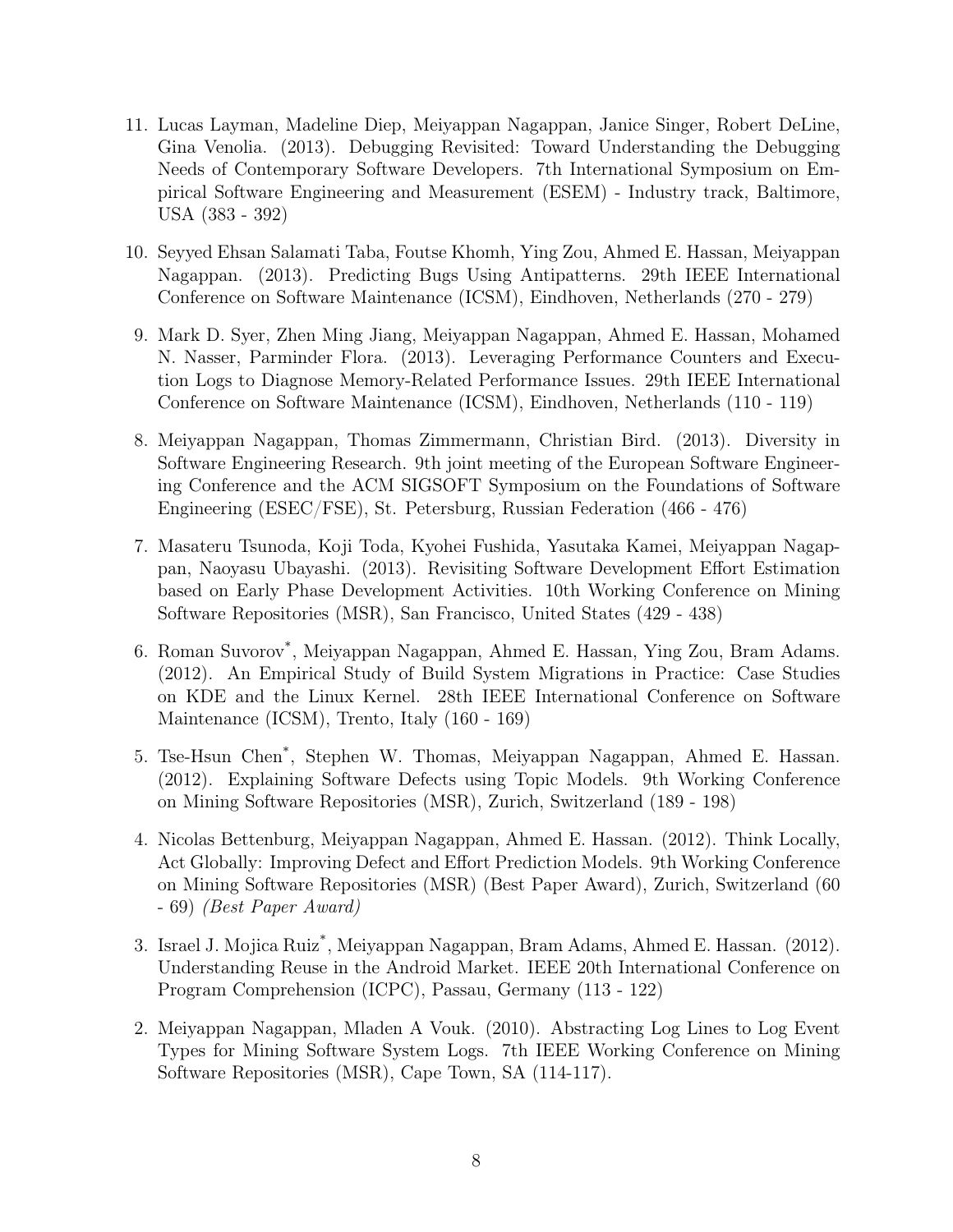1. Meiyappan Nagappan, Kesheng Wu, Mladen A. Vouk. (2009). Efficiently Extracting Operational Profiles from Execution Logs using Suffix Arrays. 20th IEEE International Symposium on Software Reliability Engineering (ISSRE), Mysuru, India (41-50).

### Workshop and other Peer Reviewed Publications

- 9. Kendall Bailey, Meiyappan Nagappan, Danny Dig. (2019). Examining User-Developer Feedback Loops in the iOS App Store. Proceedings of the 52nd Hawaii International Conference on System Sciences, Maui, USA (7411 - 7420).
- 8. Jesse Hoey, Tobias Schröder, Jonathan H Morgan, Kimberly B Rogers, Meiyappan Nagappan. (2018). Affective Dynamics and Control in Group Processes. Proceedings of the Group Interaction Frontiers in Technology.
- 7. Meiyappan Nagappan. (2018). Reconsidering Whether GOTO Is Harmful. Column in IEEE Software. (93 - 95).
- 6. Meiyappan Nagappan, Mehdi Mirakhorli. (2015). Big(ger) Data in Software Engineering. 37th International Conference on Software Engineering (ICSE) - Tutorial track, Florence, Italy (957 - 958)
- 5. Catherine Ramirez, Meiyappan Nagappan, Mehdi Mirakhorli. (2015). Studying the Impact of Evolution in R Libraries on Software Engineering Research. 1st International Workshop on Software Analytics (SWAN), Montreal, Canada (29 - 30)
- 4. Meiyappan Nagappan, Emad Shihab, Ahmed E. Hassan. (2013). Challenges in Mobile Apps: Multi-Disciplinary Perspective. 23rd Annual International Conference on Computer Science and Software Engineering (CASCON), Markham, Canada (378 - 381)
- 3. Meiyappan Nagappan, Brian Robinson. (2011). Creating Operational Profiles of Software Systems by Transforming their Log Files to Directed Cyclic Graphs. 6th International Workshop on Traceability in Emerging Forms of Software Engineering (TEFSE), Honolulu, US (54 - 57)
- 2. Meiyappan Nagappan, Brendan Murphy, Mladen A. Vouk. (2011). Which Code Construct Metrics are Symptoms of Post Release Failures?. 2nd International Workshop on Emerging Trends in Software Metrics (WETSoM), Honolulu, US (65 - 68)
- 1. Meiyappan Nagappan, Aaron Peeler, Mladen Vouk. (2011). Modeling Cloud Failure Data: A Case Study of the Virtual Computing Lab. 2nd International Workshop on Software Engineering for Cloud Computing, Honolulu, US (8-14)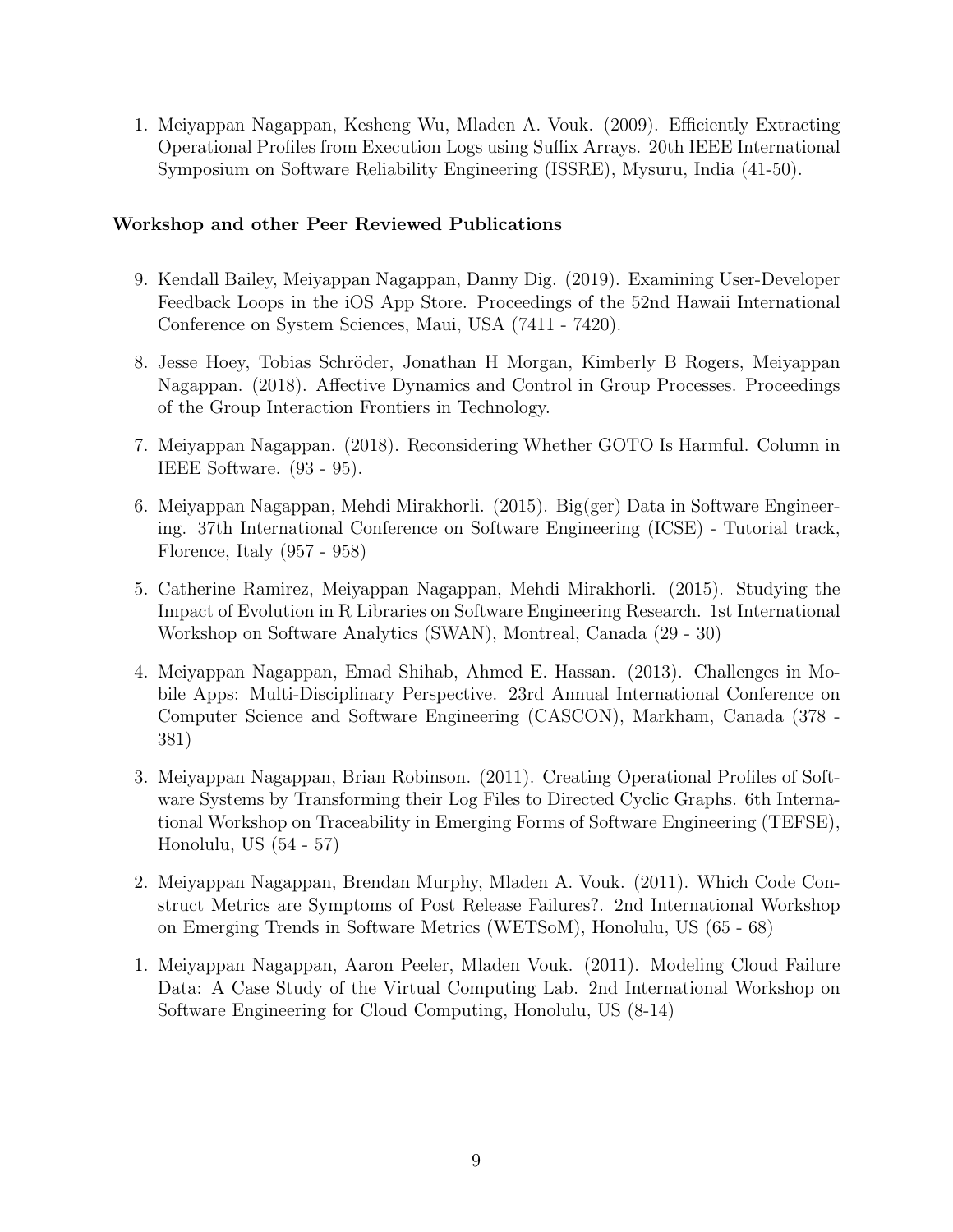# VI. Software Distribution

- 4. SE Garage: An App Store for Software Engineering Research Tools. Archives SE research tools and acts as an app store for them. (Under development with funding from ACM SIGSOFT). https://segarage.org/
- 3. RepoReaper: A software package that helps clean the noise in the GitHub dataset and helps researchers choose a large number of engineered software projects for their case studies.

https://github.com/RepoReapers/reaper

- 2. Ammonia: An Approach for Deriving Project Specific Bug Patterns. Already fixed more than a dozen bugs in open source projects. https://github.com/YoshikiHigo/NH3
- 1. Vulnerable JavaScript Library Detector in Hybrid Apps. Found multiple apps in the Google Play store that uses vulnerable libraries. (In preparation for release). https://git.uwaterloo.ca/nvolodin/thesis/tree/master/code

| Program                                                                                                                                               | Role         | <b>Total</b><br><b>Funding</b> | <b>Share</b> | <b>Start</b><br>Date | End<br>Date |
|-------------------------------------------------------------------------------------------------------------------------------------------------------|--------------|--------------------------------|--------------|----------------------|-------------|
| Bank of Montreal (In-<br>dustry Grant): Pre and<br>post release bug predic-<br>tion                                                                   | Co-Applicant | \$66,000                       | \$33,000     | $May-19$             | $May-21$    |
| SAP<br>Canada (Indus-<br>$try$ Grant):<br>Machine<br>Learning for Software<br>Security                                                                | Co-Applicant | \$40,000                       | \$20,000     | $Dec-18$             | $Jun-20$    |
| <b>NSERC</b><br>CRD:<br>IDE-<br>Assisted<br>Learning<br>$(IDEAL): Helping de-$<br>velopers to solve their<br>"Now Problems" now                       | $Co-Applier$ | \$76,924                       | \$38,462     | $May-18$             | $May-19$    |
| CA<br>Technologies<br>Grant:<br>(Industry)<br><b>IDE-Assisted</b> Learning<br>$(IDEAL): Helping de-$<br>velopers to solve their<br>"Now Problems" now | Co-Applicant | \$100,000                      | \$50,000     | $Jan-18$             | $May-19$    |

# VII. Research Funding History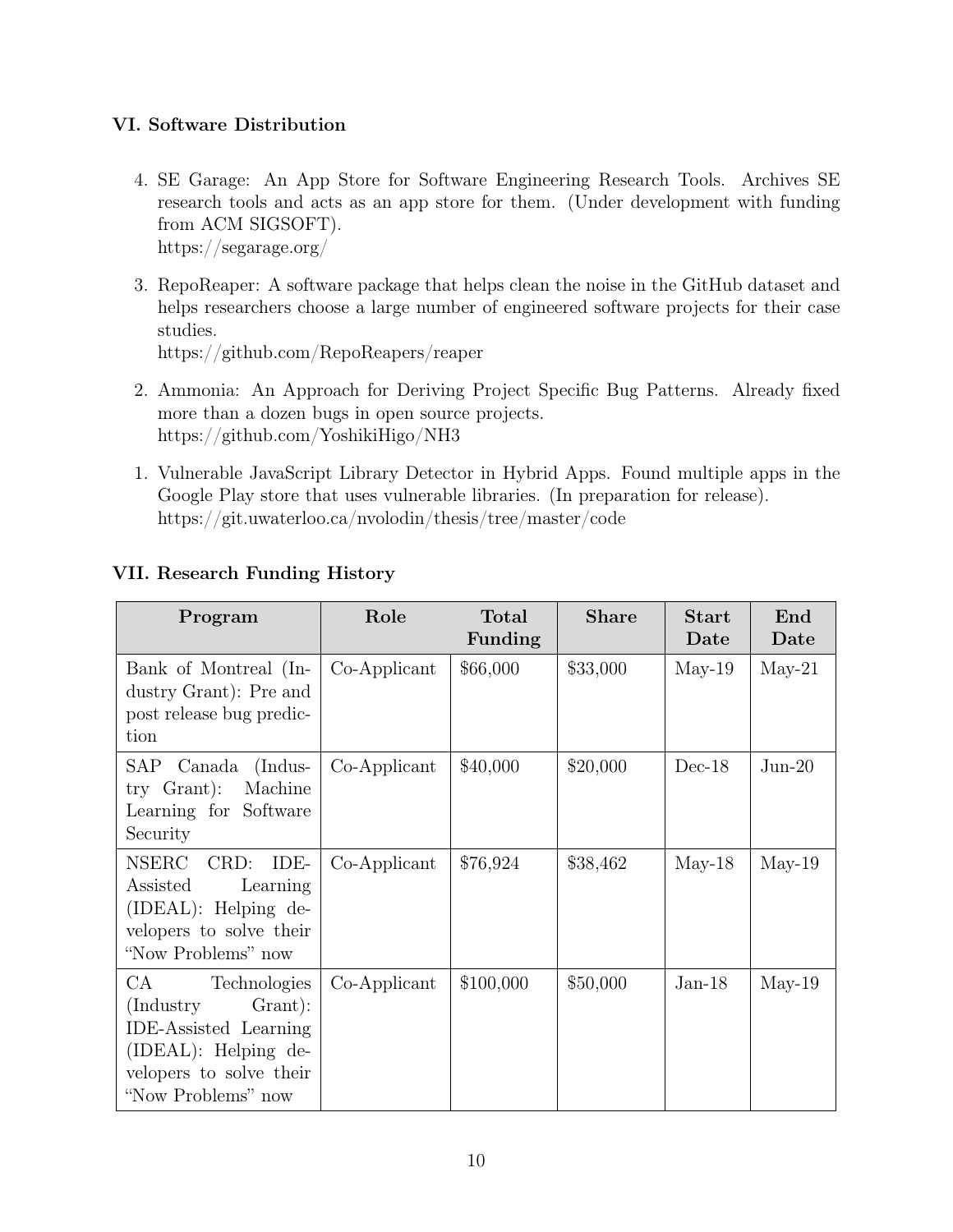| NSERC Discovery: Un-<br>derstanding the impact<br>of mobile app markets<br>on software practice,<br>Grant                                                                                                               | Principal Ap-<br>plicant | \$140,000                                                                                                    | \$140,000                                                 | Apr- $17$ | Apr-22    |
|-------------------------------------------------------------------------------------------------------------------------------------------------------------------------------------------------------------------------|--------------------------|--------------------------------------------------------------------------------------------------------------|-----------------------------------------------------------|-----------|-----------|
| Digging<br>into<br>Data<br>Challenge:<br>THEMIS.COG: Theo-<br>retical And Empirical<br>Modeling Of Identity<br>And<br>Sentiments<br>In<br>Collaborative<br>Groups<br>(NSERC,<br>SSHRC,<br>NSF, DFG), Grant <sup>2</sup> | Co-Applicant             | \$850,000<br>for Canada<br>$+$ US $+$<br>Germany.<br><b>NSERC</b><br>$+$<br><b>SSHRC</b><br>$=$<br>\$199,504 | \$99,752                                                  | Apr- $17$ | Apr-20    |
| Startup funds from the<br>Department of Com-<br>puter Science at the<br>University of Waterloo,<br>Grant                                                                                                                | Principal Ap-<br>plicant | \$120,000                                                                                                    | \$120,000                                                 | $Sep-16$  | Aug- $21$ |
| Collaborative<br>Re-<br>search: Helping Mobile<br>App Developers Make<br>Implementation<br>Deci-<br>sions Based on App<br>Store Analysis, Grant                                                                         | Principal Ap-<br>plicant | \$650,000                                                                                                    | \$320,000<br>Returned<br>after leav-<br>the<br>ing<br>US. | $Jul-16$  | $Jun-19$  |
| Quantifying End-User<br>Issues Across Different<br>Mobile App Platforms,<br>Grant (from RIT)                                                                                                                            | Principal Ap-<br>plicant | \$19,000                                                                                                     | \$19,000                                                  | $Jan-15$  | $Jun-16$  |
| <b>TOTAL</b>                                                                                                                                                                                                            |                          | \$2,061,924                                                                                                  | \$840,214                                                 |           |           |

<sup>&</sup>lt;sup>2</sup>This is a multi-disciplinary grant with computer scientists and sociologists (team of four) from Canada, US, and Germany. This team was one of 14 to receive this highly competitive grant from the Trans-Atlantic Platform for the Social Sciences and Humanities (T-AP).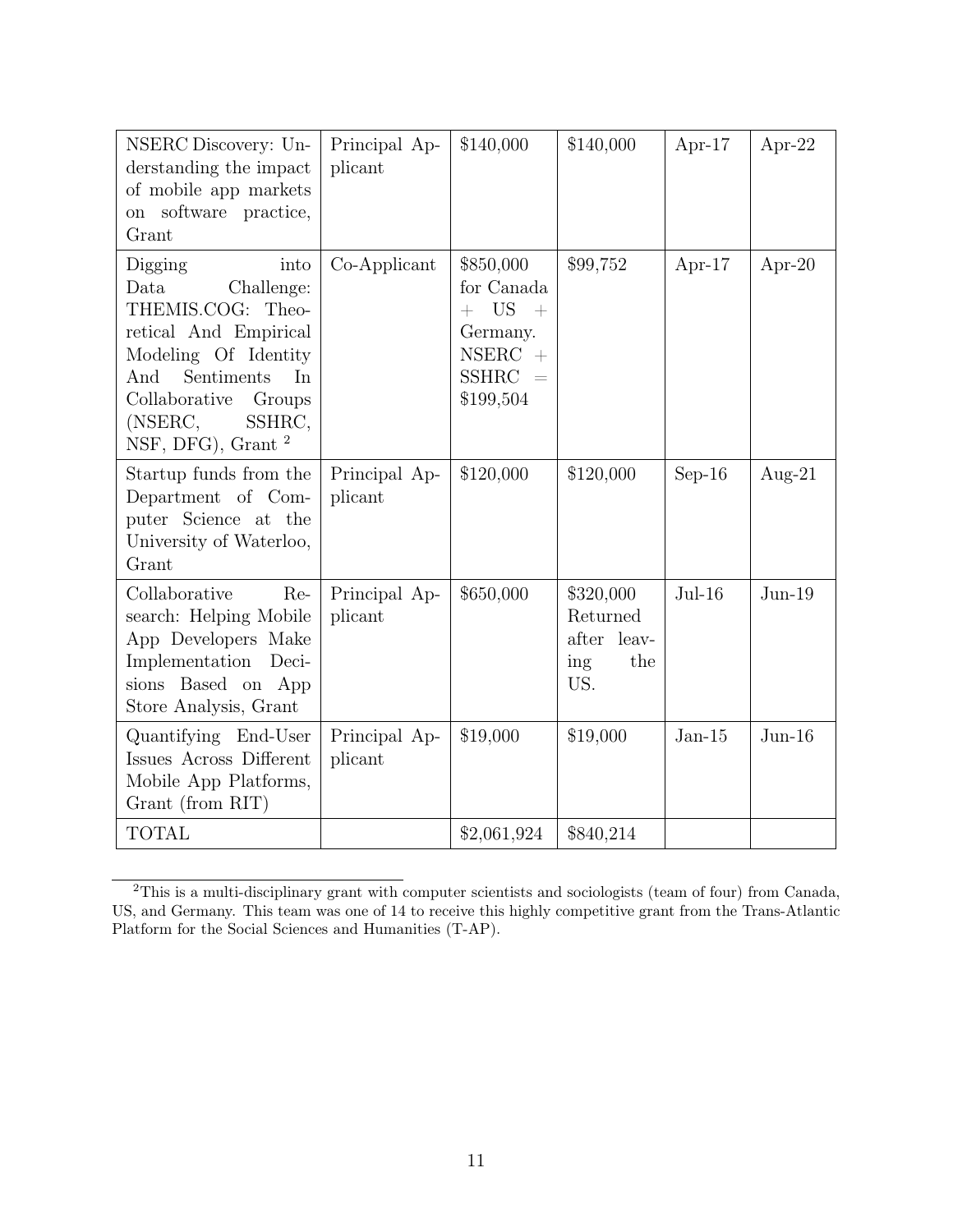# VIII. Student/Postdoctoral Supervision

Summary: With each student, I was involved from the stage of identifying what problem needed to be solved. From the idea stage, I guided them to identify the literature relevant to the problem. From there I supervised them in building the solutions for the problems and in collecting the data required to evaluate their solutions. Finally, I helped them in writing and reviewing their written work in order to get them published in top SE conferences and journals. I have worked with a diverse set of students from more than 10 different countries and more than half them are either women or visible minorities.

| HQP Type       | Current<br>Supervision | Graduated<br>$Supervision/Co$ Supervised/Co-<br>Supervised | Mentored as<br>a Postdoc |
|----------------|------------------------|------------------------------------------------------------|--------------------------|
| Post-Doc       |                        |                                                            |                          |
| Ph.D.          |                        |                                                            |                          |
| <b>Masters</b> |                        |                                                            |                          |
| Undergrad      |                        | 12                                                         |                          |
| <b>TOTAL</b>   | 12                     |                                                            |                          |

Details

| <b>Trainee</b>                                                                  | Role                                     | Degree                  | Period                   | Current<br><b>Status</b> |
|---------------------------------------------------------------------------------|------------------------------------------|-------------------------|--------------------------|--------------------------|
| Gema<br>Rodriguez<br>Perez                                                      | Supervisor                               | Post Doctoral<br>Fellow | Jan 2019<br>- present    | In Progress              |
| Cassiano<br>Monteiro<br>Ontario<br>Graduate<br>Scholarship<br>(OGS)<br>in 2018] | Supervisor                               | Doctorate               | Sept 2017<br>- present   | In Progress              |
| <b>Bushra</b><br>Aloraini                                                       | Supervisor                               | Doctorate               | Oct 2015<br>- present    | In Progress              |
| Harold<br>Valdivia-<br>Garcia                                                   | Supervisor<br>(for the last)<br>2 years) | Doctorate               | Oct $2014 -$<br>Aug 2016 | Completed<br>(Bloomberg) |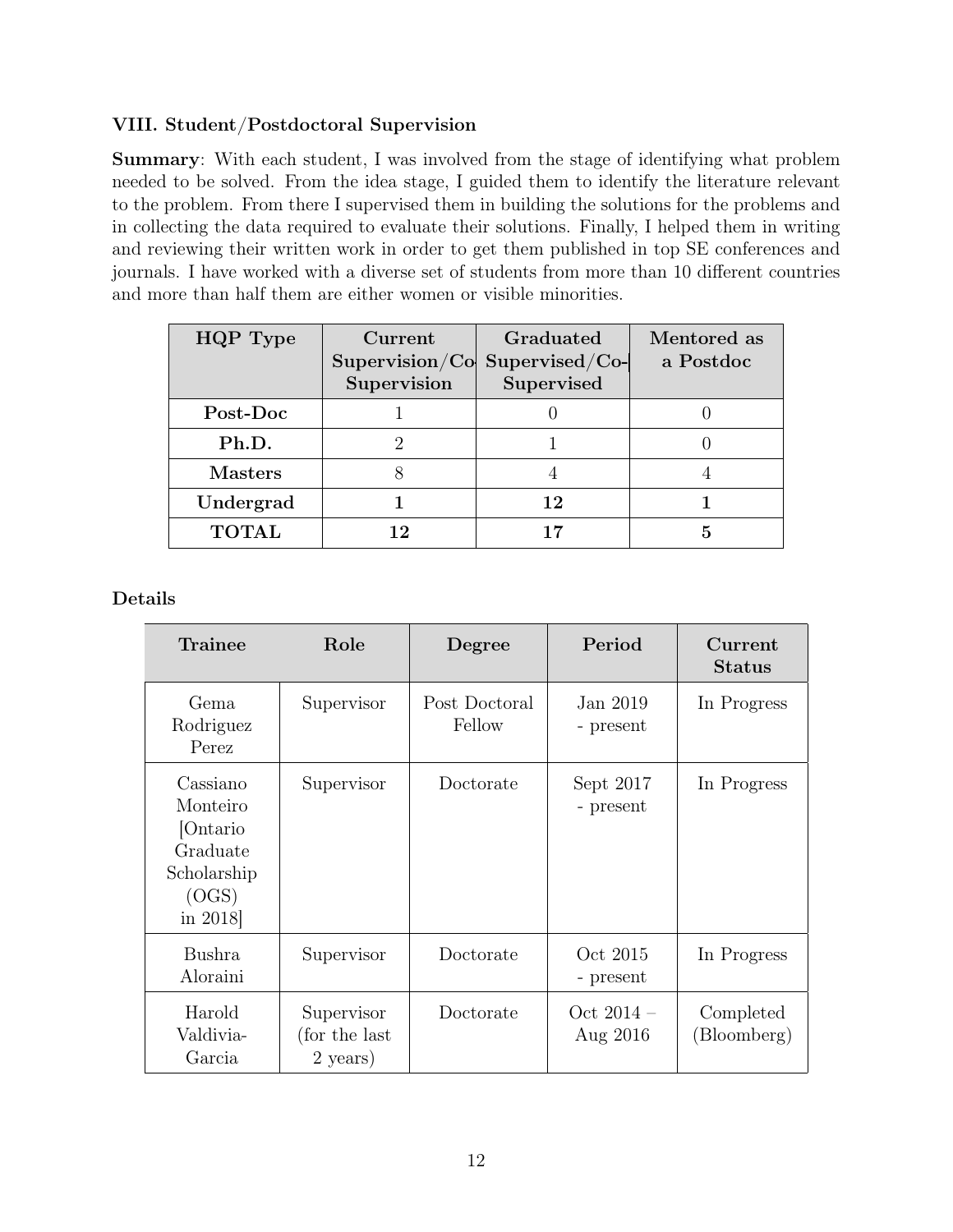| Aswin<br>Vayiravan<br>Annamalai                                     | $Co-$<br>Supervisor | Master's<br>Thesis                     | Jan 2019<br>- present      | In Progress                       |
|---------------------------------------------------------------------|---------------------|----------------------------------------|----------------------------|-----------------------------------|
| Reza Nadri                                                          | Supervisor          | Master's<br>Thesis                     | Sept 2018<br>$-$ present   | In Progress                       |
| Achyudh Ram                                                         | $Co-$<br>Supervisor | Master's<br><b>Thesis</b>              | Sept 2018<br>$-$ present   | In Progress                       |
| Kilby Baron                                                         | $Co-$<br>Supervisor | Master's<br>Thesis                     | Sept 2018<br>$-$ present   | In Progress                       |
| Lakshmanan<br>Arumugam                                              | Supervisor          | Master's<br><b>Thesis</b>              | Jan 2018<br>$-$ present    | In Progress                       |
| Arman<br>Naeimian                                                   | $Co-$<br>Supervisor | Master's<br>Thesis                     | Sept 2017<br>$-$ present   | In Progress                       |
| Rahul Iyer                                                          | $Co-$<br>Supervisor | Master's<br>Thesis                     | Sept 2017<br>$-$ present   | In Progress                       |
| Aaron Sarson                                                        | $Co-$<br>Supervisor | Master's<br>Thesis                     | Sept $2016$<br>$-$ present | In Progress                       |
| Nikita<br>Volodin                                                   | $Co-$<br>Supervisor | Master's<br><b>Thesis</b>              | Sept 2016<br>$-$ Jan 2019  | Completed                         |
| Angshuman<br>Ghosh [Mitacs]<br>Graduate<br>Scholarship<br>in $2016$ | $Co-$<br>Supervisor | Master's<br>Thesis                     | Sept $2016 -$<br>Sept 2018 | Completed<br>(Loblaws)<br>Digital |
| Craig Cabrey                                                        | Supervisor          | Master's<br>Thesis                     | Aug $2015$<br>Aug 2016     | Completed<br>(Facebook)           |
| Zhihao Chi                                                          | Supervisor          | Master's<br>Thesis                     | Aug 2015 -<br>Aug 2016     | Completed<br>(Saab Sensis)        |
| Spandan Garg                                                        | Supervisor          | Undergraduate<br>Research<br>Assistant | May 2019<br>$-$ present    | In Progress                       |
| Yuxiao Yu                                                           | Supervisor          | Undergraduate<br>Research<br>Assistant | Sept 2018<br>$-$ Dec 2018  | Completed                         |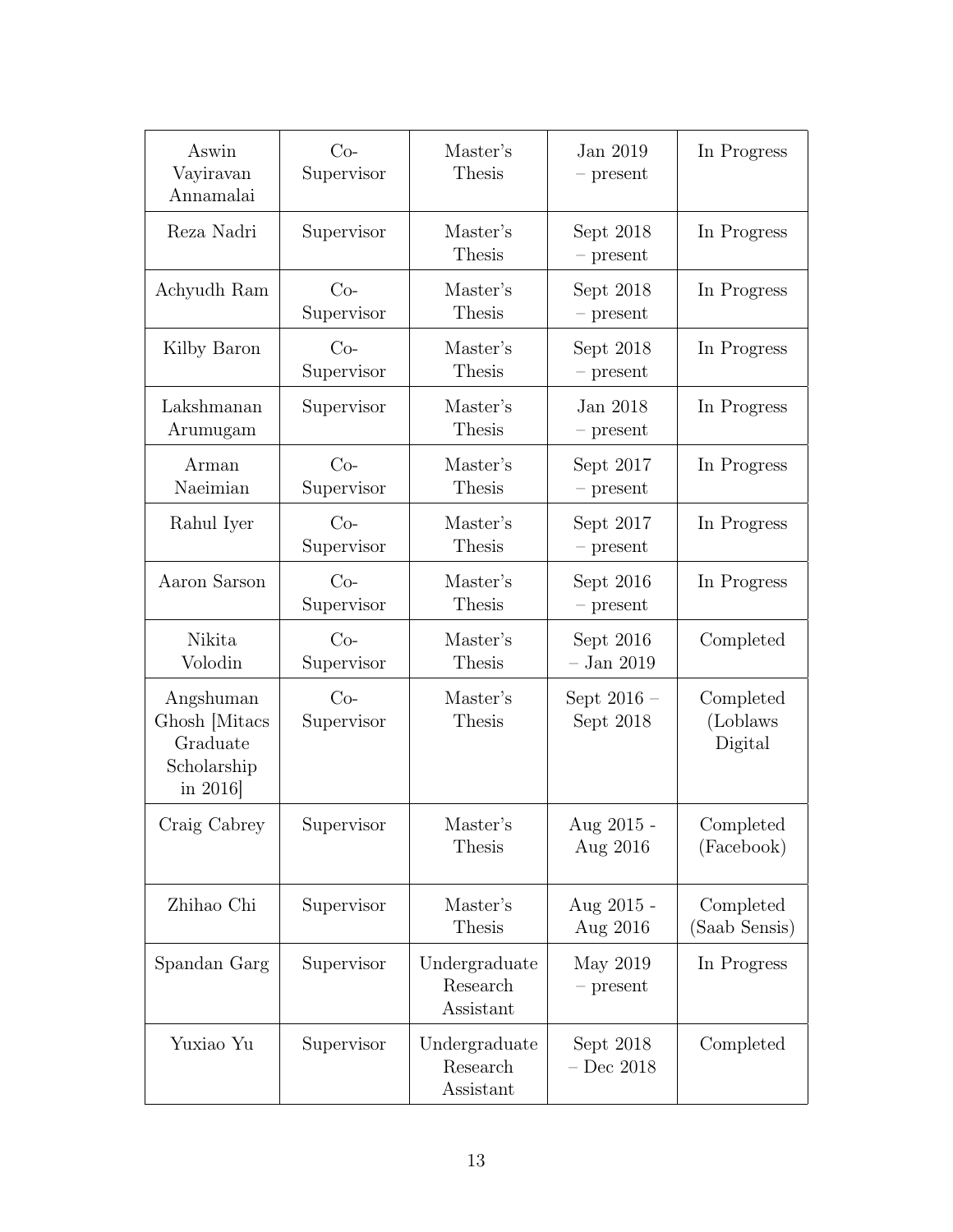| Yin Lin                 | Supervisor | <b>Mitacs</b><br>Globalink<br>research intern | Jun 2018 $-$<br>Aug 2018     | Completed                      |
|-------------------------|------------|-----------------------------------------------|------------------------------|--------------------------------|
| Andrew Bond             | Supervisor | Undergraduate<br>Research<br>Assistant        | May 2018<br>$-$ Dec $\,2018$ | Completed                      |
| Boshen Cui              | Supervisor | Undergraduate<br>Research<br>Assistant        | May 2018<br>$-$ Aug 2018     | Completed                      |
| Shivanghi<br>Patwardhan | Supervisor | Undergraduate<br>Research<br>Assistant        | Jan 2018 -<br>May 2018       | Completed                      |
| Russell Pecka           | Supervisor | Undergraduate<br>Research<br>Assistant        | Jan 2018 -<br>May 2018       | Completed                      |
| Adrian Cruzat           | Supervisor | Undergraduate<br>Research<br>Assistant        | Jan 2016 -<br>May 2016       | Completed                      |
| Michael<br>Washburn     | Supervisor | Undergraduate<br>Research<br>Assistant        | May 2015<br>- Aug $2015$     | Completed                      |
| David Durst             | Supervisor | Undergraduate<br>Research<br>Assistant        | Aug 2015<br>- Dec $2015$     | Completed                      |
| Giovanni<br>Carvelli    | Supervisor | Undergraduate<br>Research<br>Assistant        | Aug 2015<br>- Dec $2015\,$   | Completed<br>(Datto)           |
| Austin<br>Malerba       | Supervisor | Undergraduate<br>Research<br>Assistant        | Aug 2015<br>- Dec $2015$     | Completed<br>(Target)<br>Corp) |
| Paul Hulbert            | Supervisor | Undergraduate<br>Research<br>Assistant        | Aug 2015<br>- Dec $2015$     | Completed                      |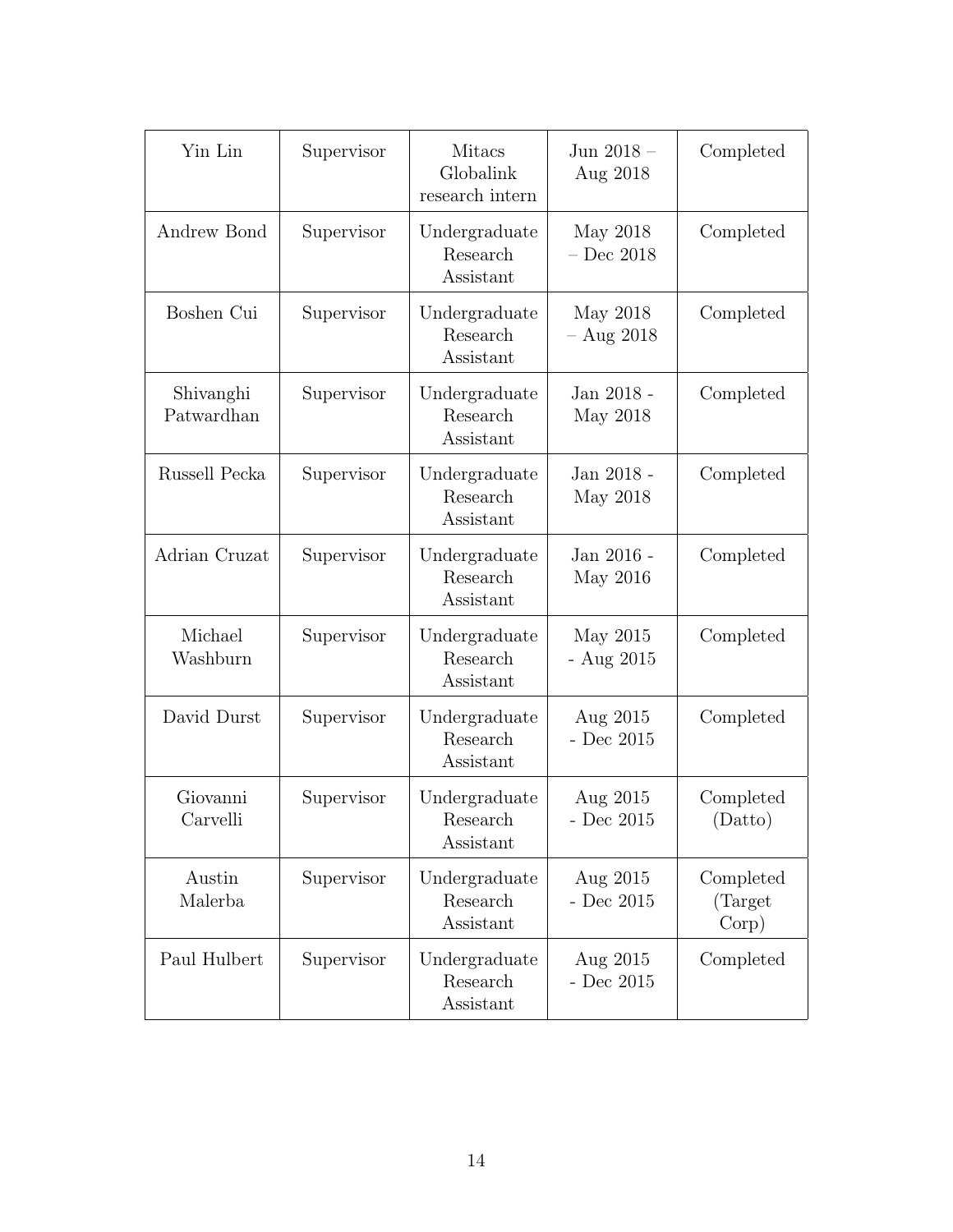| Trainee                         | Role   | Degree                                                      | Period                                              | Current Sta-<br>tus                                   |
|---------------------------------|--------|-------------------------------------------------------------|-----------------------------------------------------|-------------------------------------------------------|
| Hammad<br>Khalid <sup>3,4</sup> | Mentor | Master's Thesis<br>Undergraduate<br>Research Assis-<br>tant | $Sep 2012 - Aug$<br>2014<br>May 2012 - Aug<br>2012  | Completed<br>(Shopify)                                |
| Israel Mojica <sup>3</sup>      | Mentor | Master's Thesis                                             | Sep 2011 - May<br>2013                              | Completed<br>(Intel Security)                         |
| Tse-Hsun<br>Chen <sup>3</sup>   | Mentor | Master's Thesis                                             | Sep 2011 - May<br>2013                              | Completed<br>(Concordia<br>University<br>Asst. Prof.) |
| Mark $D.Syer3$                  | Mentor | Master's Thesis                                             | May<br>2011<br>$\overline{\phantom{a}}$<br>May 2013 | Completed<br>(Facebook)                               |

### Mentored as a Postdoctoral Fellow

### Thesis Titles of Students

- 9. Nikita Volodin (2019). Detecting Vulnerable JavaScript Libraries in Hybrid Android Applications. University of Waterloo MMath Thesis Co-Supervised with Urs Hengartner.
- 8. Angshuman Ghosh (2018). Discovering Play Store Reviews Related to Specific Android App Issues. University of Waterloo MMath Thesis Co-Supervised with Maura R. Grossman.
- 7. Harold Valdivia-Garcia (2016). Understanding the Impact of Diversity in Software Bugs on Bug Prediction Models. Rochester Institute of Technology Ph.D. Dissertation.
- 6. Craig Cabrey (2016). Identifying the Presence of Known Vulnerabilities in the Versions of a Software Project. Rochester Institute of Technology MS Thesis.
- 5. Zhihao Mike Chi (2016). LibDetector: Version Identification of Libraries in Android Applications. Rochester Institute of Technology MS Thesis.

<sup>3</sup>Student Supervision as a Post Doctoral Fellow in the Software Analysis and Intelligence Lab at Queen's University (only includes students mentored from start to finish in their research).

<sup>4</sup>Won the Gold Medal at the ACM student Resarch Competition at the Internation Conference on Software Engineering in 2015 at San Francisco, USA.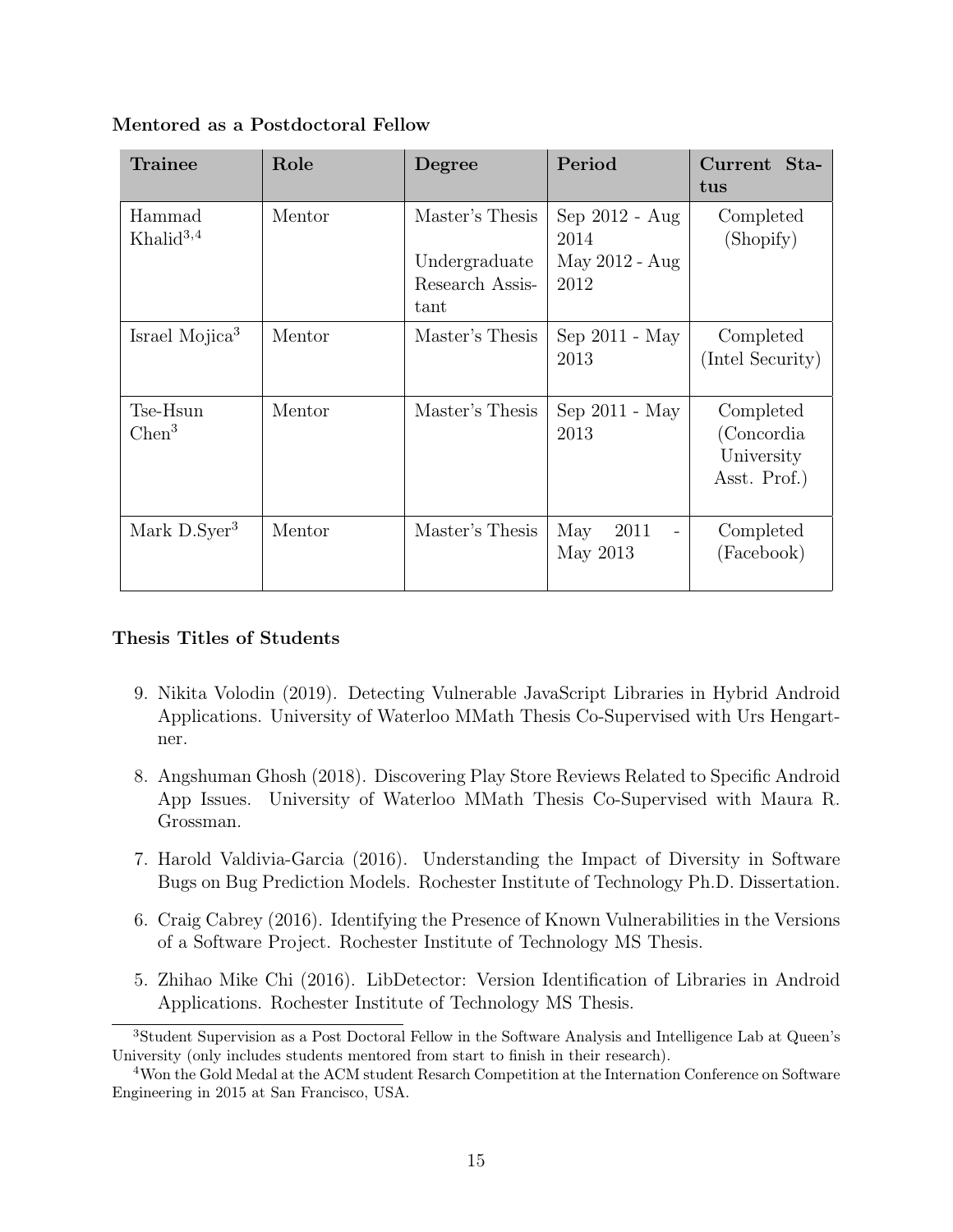- 4. Hammad Khalid (2014). On The Link Between Mobile App Quality And User Reviews. Queen's University Master's Thesis mentored as a Post Doctoral Fellow with Ahmed E. Hassan.
- 3. Israel Mojica (2013). Large-Scale Empirical Studies of Mobile Apps. Queen's University Master's Thesis mentored as a Post Doctoral Fellow with Ahmed E. Hassan.
- 2. Tse-Hsun Chen (2013). Studying Software Quality Using Topic Models. Queen's University Master's Thesis mentored as a Post Doctoral Fellow with Ahmed E. Hassan.
- 1. Mark D. Syer (2013). Empirical Studies of Mobile Apps and Their Dependence on Mobile Platforms. Queen's University Master's Thesis mentored as a Post Doctoral Fellow with Ahmed E. Hassan.

#### IX. Teaching

- 5. CS 446: Software Design and Architecture (UWaterloo 4th year Undergraduate level Course) – Instructor (Winter 2017 - 65 students, Winter 2018 - 65 students, Spring 2019 - 130 students)
- 4. CS 846: Empirical Software Engineering using Ultra Large Repositories (UWaterloo Graduate level Course) – Instructor (Fall 2016 - 20 students, Fall 2017 - 20 students, Fall 2018 - 20 students)
- 3. SWEN 749: Software Evolution and Reengineering (RIT Graduate level Course) Instructor (Spring 2015 - 20 students, Spring 2016 - 20 students)
- 2. SWEN 220: Mathematical Models of Software (RIT Undergraduate level Course) Instructor (Spring 2015 - 20 students, Fall 2015 - 20 students)
- 1. CISC 835: Empirical Software Engineering using Ultra Large Repositories (Queens University - Graduate level ULSS Course) – Instructor (Fall 2012 - 6 students)

### X. International Collaboration

- 1. 2018 present: Darko Marinov, University of Illinois at Urbana-Champaign, US.
- 2. 2016 present: Yoshiki Higo, University of Osaka, Japan.
- 3. 2016 present: Shinpei Hayashi, Tokyo Institute of Technology, Japan.
- 4. 2016 present: Hideaki Hata, Nara Institute of Science and Technology, Japan.
- 5. 2013 present: William Halfond, University of Southern California, US.
- 6. 2013 present: Romain Robbes, University of Chile, Chile and Free University of Bozen-Bolzano, Italy.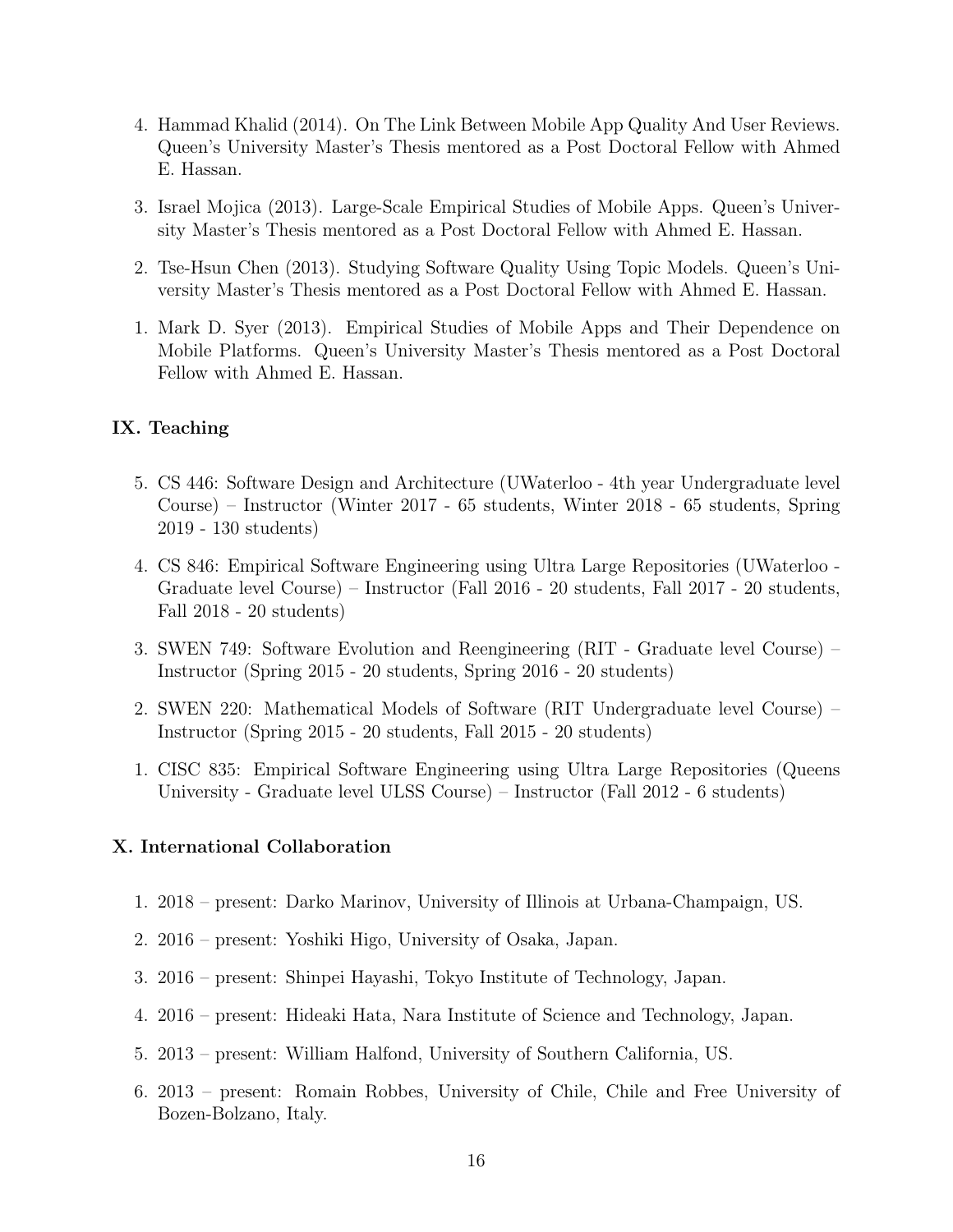- 7. 2012 present: Thomas Zimmerman and Chris Bird, Microsoft Research, US.
- 8. 2012 present: Yasutaka Kamei, Kyushu University, Japan
- 9. 2012 present: Shane McIntosh, McGill University, Canada
- 10. 2012 present: Audris Mockus, University of Tennessee-Knoxville, US
- 11. 2012 present: Bram Adams, Ecole Polytechnique, Canada
- 12. 2012 2017: Thorsten Berger, Universityof Leipzig, Germany and Chalmers University, Sweden.

#### XI. Service

#### External Service

#### A. Editorial Activities

- 2019/5 present: Associate Editor, Empirical Software Engineering Journal
- 2017/8 present: Associate Editor, Journal of Systems & Software
- 2017/1 present: Information Director, IEEE Transactions on Software Engineering

2015/6 – 2019/1: Editor-in-Chief, IEEE Software Blog, Report

#### B. Program Co-Chair

- 1. 16th International Conference on Predictive Models and Data Analytics in Software Engineering (PROMISE 2020), co-located with ACM Joint European Software Engineering Conference and Symposium on the Foundations of Software Engineering (ESEC/FSE) 2020, Sacramento, CA.
- 2. 18th International Conference on Mining Software Repositories (MSR 2021) co-located with International Conference on Software Engineering (ICSE) 2021, Madrid, Spain.

#### C. Program Committee

- 1. 38th, 42nd International Conference on Software Engineering Research Track (ICSE 2016, 2020).
- 2. 30th, 31st, 32nd, 34th, 35th IEEE International Conference on Software Maintenance and Evolution (ICSME 2014, 2015, 2016, 2018, 2019).
- 3. 11th, 12th, 13th, 14th, 15th ACM/IEEE Working Conference on Mining Software Repositories (MSR 2014, 2015, 2016, 2017, 2018).
- 4. 22nd, 23rd, 25th, 26th IEEE International Conference on Software Analysis, Evolution, and Reengineering (SANER 2014, 2015, 2016, 2018).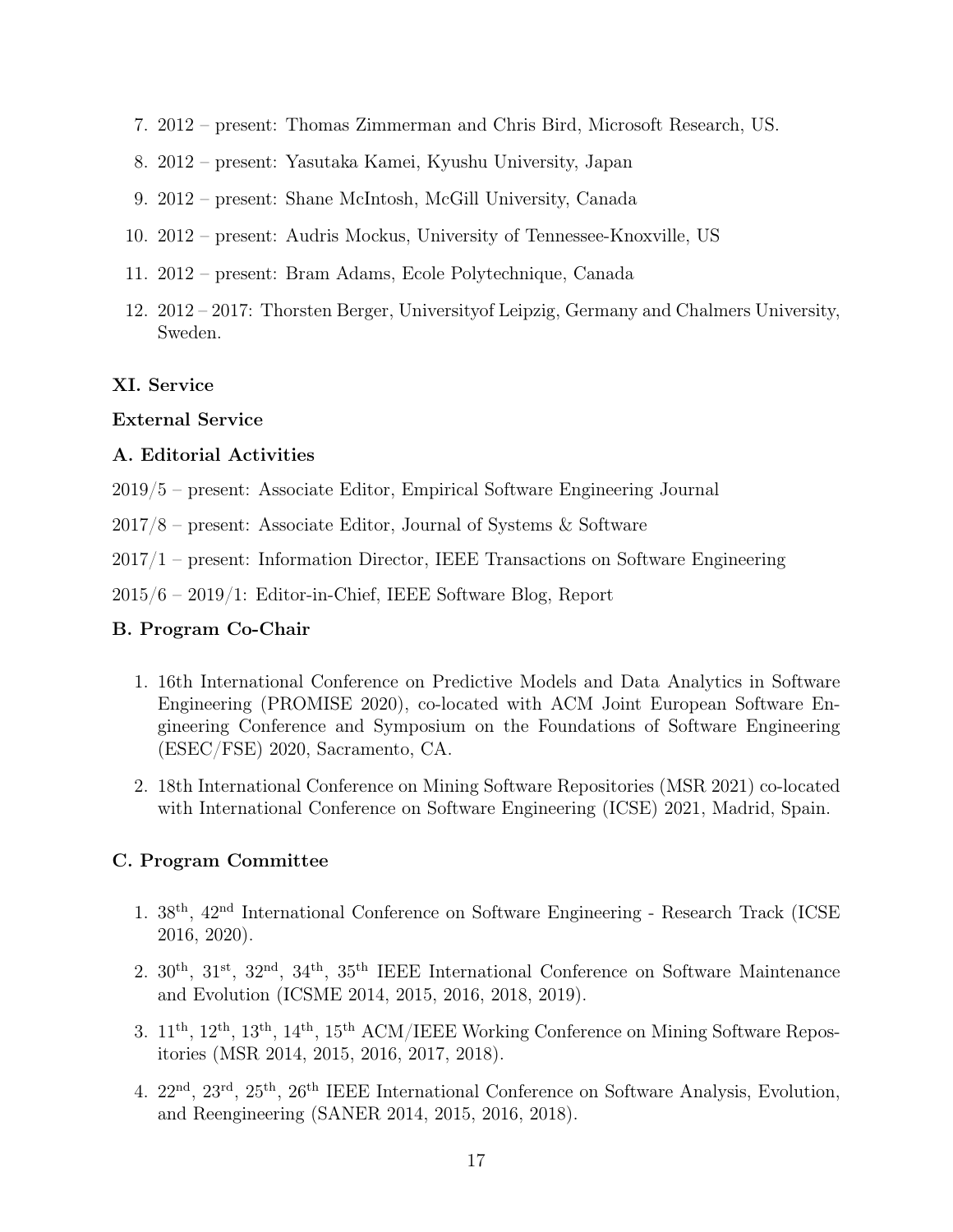- 5. 38th International Conference on Software Engineering Poster Track (ICSE 2016).
- 6. 1 st, 2nd International Workshop on BIG Data Software Engineering (BIGDSE).
- 7. 37th International Conference on Software Engineering Demo Track (ICSE 2015).
- 8. ERA track of the 22nd International Conference on Program Comprehension (ICPC 2014).
- 9. ERA track of the 29th IEEE International Conference on Software Maintenance (ICSM 2013).
- 10. Data Challenge track of the  $10<sup>th</sup>$  ACM/IEEE Working Conference on Mining Software Repositories (MSR 2013).
- 11. 6 th, 8th, 9th, 10th, 11th, 12th, ACM SIGSOFT India Software Engineering Conference (ISEC 2013, 2015, 2016, 2017, 2018, 2019).
- 12. Tool Demo track of the 19th, Working Conference on Reverse Engineering (WCRE 2012).
- 13. 23rd IEEE International Symposium on Software Reliability Engineering (ISSRE 2012).

#### D. Organizing Committee

- 1. Web Co-chair, 41st International Conference on Software Engineering(ICSE 2019).
- 2. Publicity Chair, 14th International Conference on Predictive Models and Data Analytics in Software Engineering (PROMISE 2018).
- 3. Publicity Co-Chair, 34th International Conference on Software Maintenance and Evolution (ICSME 2018).
- 4. Organizer, 1st and 2nd International Workshop on App Market Analytics, Workshop Co-Located with 24th and 25th ACM SIGSOFT International Symposium on the Foundations of Software Engineering (FSE 2016, 2017).
- 5. Publicity Chair, 24th ACM SIGSOFT International Symposium on the Foundations of Software Engineering (FSE 2016).
- 6. Organizer, Mobile App Store Analytics, Shonan Workshop (similar to Dagstuhl workshop), 2015.
- 7. Student Volunteer Chair, 36th International Conference on Software Engineering (ICSE 2014).
- 8. Organizer, Challenges in Mobile Apps: A Multi-Disciplinary Perspective, Workshop Co-Located with the 23rd Annual International Conference on Computer Science and Software Engineering (CASCON 2013).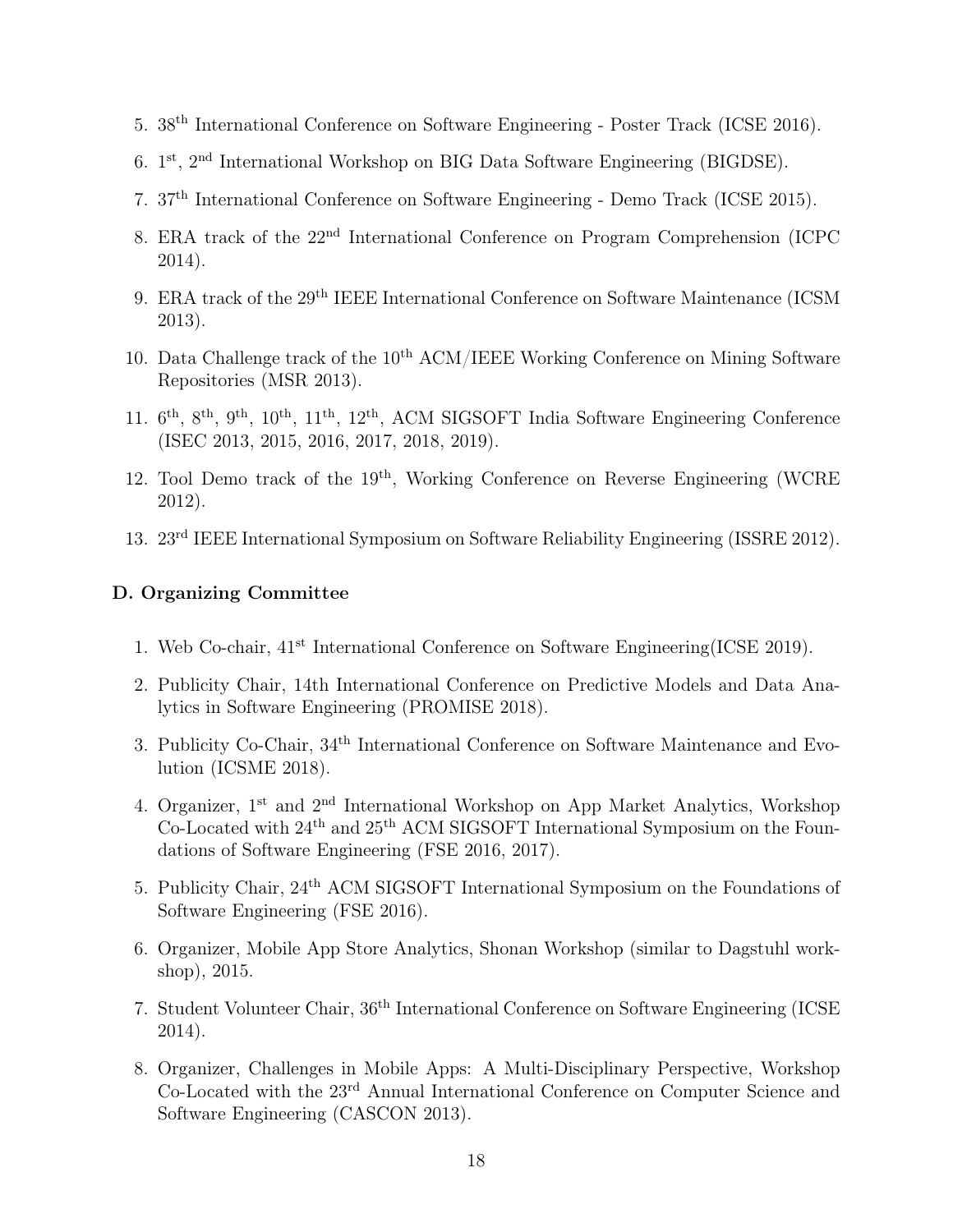- 9. PC Chair, 4th IEEE International Workshop on Empirical Software Engineering in Practice (IWESEP 2012).
- 10. Website Chair, 19th IEEE International Symposium on Software Reliability Engineering (ISSRE 2008).

#### Internal Service

- 1. 2018 2019: Grad Committee Admissions and scholarship review
- 2. 2018 2018: Strategic Plan Implementation Working Group for Research at the Math Faculty
- 3. 2017 2018: School Advisory Committees on Appointments (SACA) Faculty Hiring Committee
- 4. 2016 2017: Undergrad Recruiting Committee
- 5. 2015 2016: Faculty Hiring Committee at the Department of Software Engineering in Rochester Institute of Technology.

### XII. Presentations

- 10. (2019). End-to-End Detection of Open-Source Libraries with Known Vulnerabilities in Mobile Applications. 2nd Edition SAP Security Research Seminar, Mougins, France
- 9. (2018). Trends and Challenges in Software Engineering Research for Mobile Apps. SE Summer School@unibz2018, Free University of Bozen-Bolzano, Bolzano, Italy
- 8. (2016). Future Trends in Software Engineering Research for Mobile Apps. 23rd IEEE International Conference on Software Analysis, Evolution, and Reengineering, Osaka, Japan
- 7. (2016). Curating GitHub for Engineered Software Projects. Software Engineering Mix Volume 2: Large-scale Data Analysis of Software Repositories. Co-Located with Microsoft Research Faculty Summit. Seattle, USA.
- 6. (2014). Analytics on Ad Library Maintenance in Android Apps. Dagstuhl Seminar 14261 - Software Development Analytics, Dagstuhl, Germany
- 5. (2014). Big(ger) Data in Software Engineering. MSR Asia, Tokyo, Japan
- 4. (2013). Large Scale Studies of Mobile Apps in the Android and iOS Markets. IBM Research, Bangalore, India
- 3. (2013). Leveraging Performance Counters and Execution Logs to Diagnose Memory-Related Performance Issues. Tata Research Development & Design Centre, Pune, India